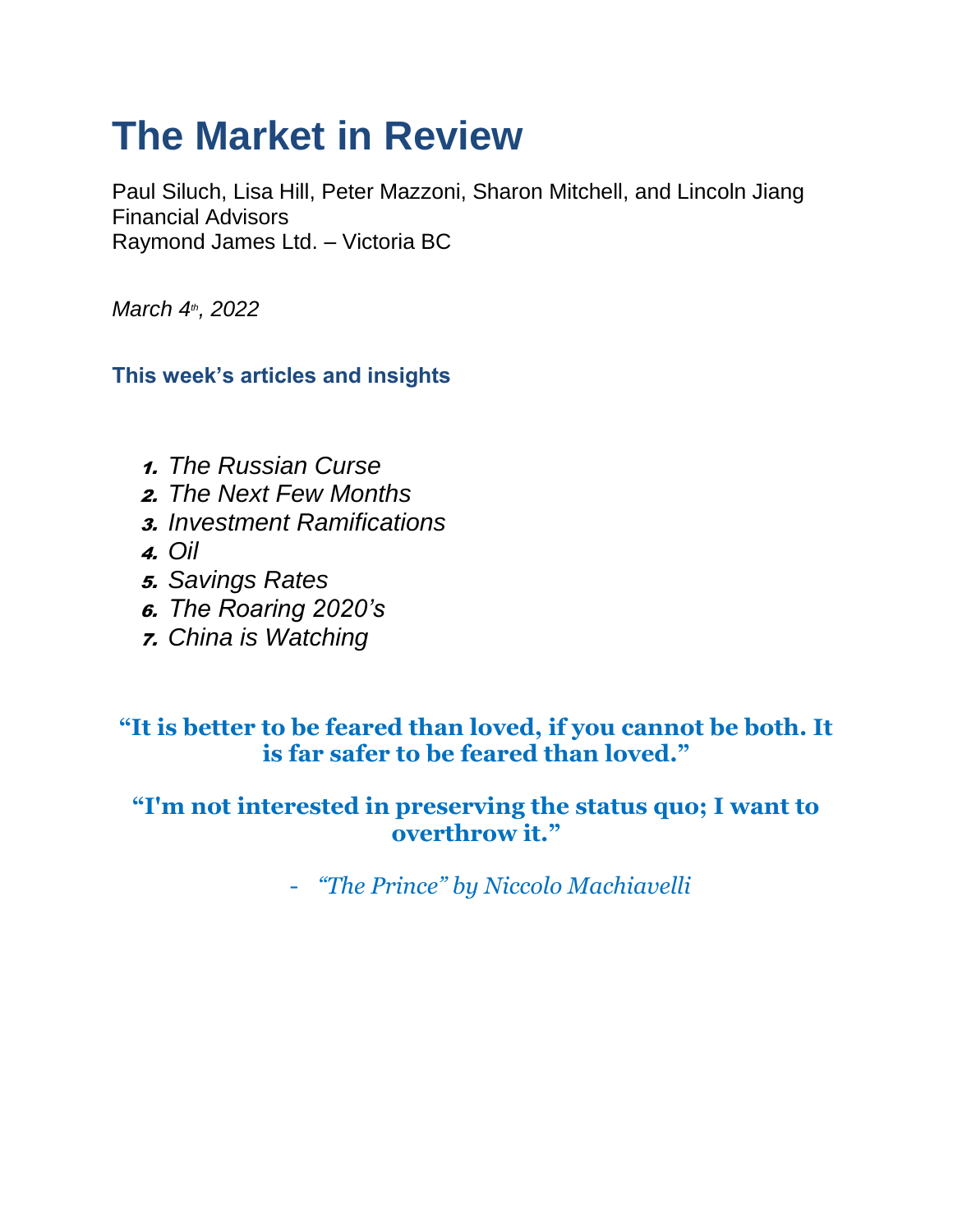#### **Your Index Report**

|                     | Current | Last<br>Week | Year-to-Date |
|---------------------|---------|--------------|--------------|
| Dow Jones Ind. Avg. | 33,795  | $+1.72\%$    | $-7.00\%$    |
| <b>S&amp;P 500</b>  | 4.363   | +1.74%       | - 8.45%      |
| <b>TSX</b>          | 21.250  | $+2.35%$     | $+0.13%$     |

## **The Russian Curse**

We joke about a curse around here, that every time I take a vacation, something bad happens. I took a week off and what bad thing was it this time around? After months of growing tensions, Russia invaded Ukraine. The news has changed so quickly that I have written and torn up versions of *The Market in Review* at least three times.

An invasion was supposed to be almost impossible. Russia had over 600,000 men when they last invaded Ukraine in 1944 – how could they manage with just 150,000 in 2022? Surely they can't!

And yet, they did anyway.

Despite the horrific human losses, does it matter to the world economy? On the surface, Ukraine's economy is just 0.14% of global GDP and Russia's only 3% (*Tradingeconomics.com*). U.S. companies, as measured by the S&P 500, get less than 1% of their revenues from Russia. So why would the world care about Ukraine?

Aside from supporting a fledgling democracy, the world certainly cares about Ukraine's commodities. The country is 4th in the world in terms of the total value of its commodities, from uranium to iron ore to coal. In agriculture, it is even more important to the world. Ukraine is the largest producer of sunflower oil in the world, the second largest producer of barley, and the third largest producer of corn. It holds 25% of the world's volume of black soil, which is why it is known as the *Breadbasket of Europe*.

When you combine Russia's commodities - Russia is the world's third largest oil producer and supplies 60% of Europe's thermal coal – you can start to see the impact of the war. Without Russia and Ukraine's energy,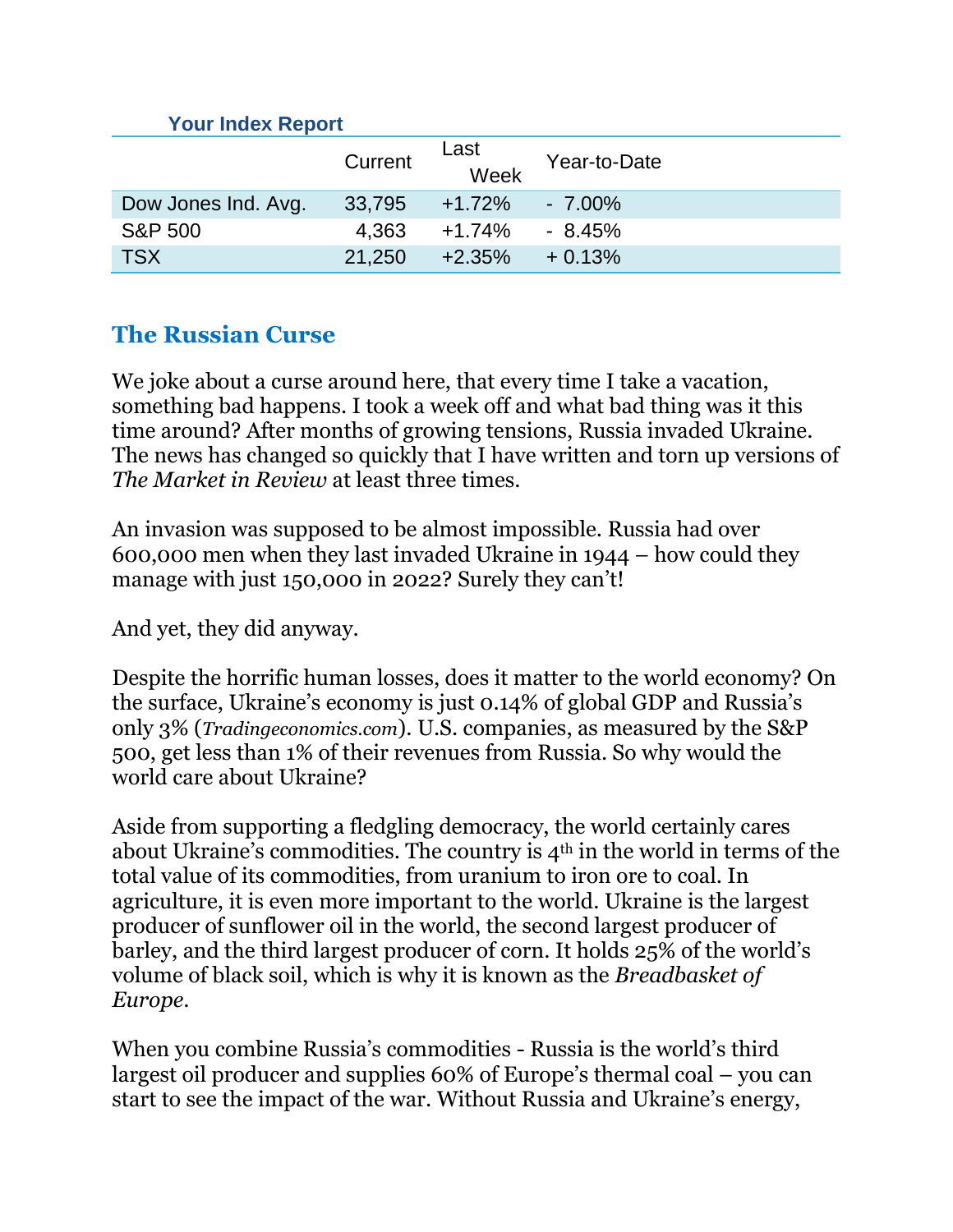Europe freezes. Without their crops, the world starves. So yes, the conflict matters.

It also matters because it was an unprovoked attack on a democraticallyelected country. Perhaps Russia sees it differently because it feels hemmed in by NATO, but in today's world, that is hardly an excuse to bomb apartment buildings and schools. Russia's intent was likely to take advantage of a weakened, distracted, and energy-dependent West. The result could not have been more opposite. The U.N. has voted more cohesively that at almost any time in its history, Germany has completely reversed course on its military spending and will almost double its expenditures going forward. Germany will now build two new liquid natural gas (LNG) terminals to replace Russian gas in an effort to end its dependence on Russian gas. Perennially-neutral Sweden and Switzerland are donating weapons and choosing sides. Ukraine itself has united under their besieged president, Volodymyr Zelenskyy, a former comedian turned politician.

Even China is backing away from Russia. China has offered itself as an intermediary to ceasefire discussions and are reportedly quite angry with Mr. Putin.

The good news is that U.S. intelligence sources say there is little risk of nuclear confrontation at this point. There have been no signs of activity at any of the Russian bases they watch. The bad news is that Putin is increasingly erratic with some even questioning his health. And, of course, the Russian army is known for its perseverance in war.

## *"It does not matter how slowly you go as long as you do not stop."*

**-** *Russian proverb*

A younger Vladimir Putin liked to tell a story of chasing rats in his Sovietera apartment building where he grew up. One day, he chased a particularly large rat and cornered it. As he approached it with a stick, the rat suddenly leaped up and bit him. Putin said he learned a valuable lesson that day. To avoid getting bitten when cornering an enemy, you need to leave it a way to escape. The irony is that today, he is the rat in his own story, trapped in a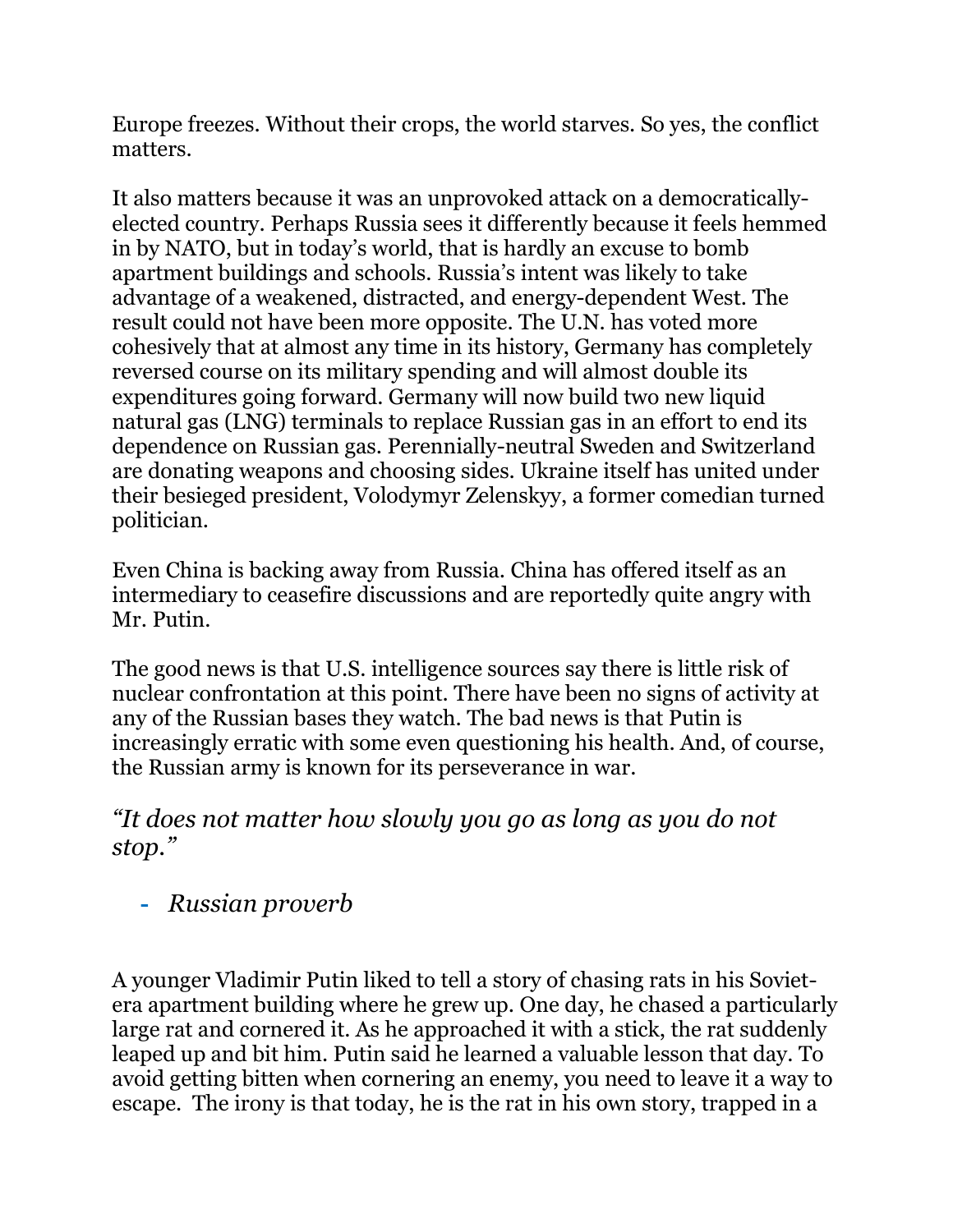corner of his own making. His demands that NATO leave Poland, the Balkans, and the Baltic States – plus removing all of NATO's nuclear weapons from Europe - are complete non-starters.

Our chief strategist says to watch China. If they emerge as a power broker, their status rises immensely. They are also eyeing western resolve because they have their own potential Ukraine situation in Taiwan. In some ways, this crisis only makes the west stronger. It has united NATO, forced Germany to increase its defenses and rethink its dependence on Russian oil and gas, and it is making China reconsider its own expansion plans.

# **The Next Few Months**

While this crisis – and the stock market decline – seems like the worst thing to ever happen, it isn't. In fact, every year there is at least one major headline that shakes stocks. Here's a list that goes back just to 2000: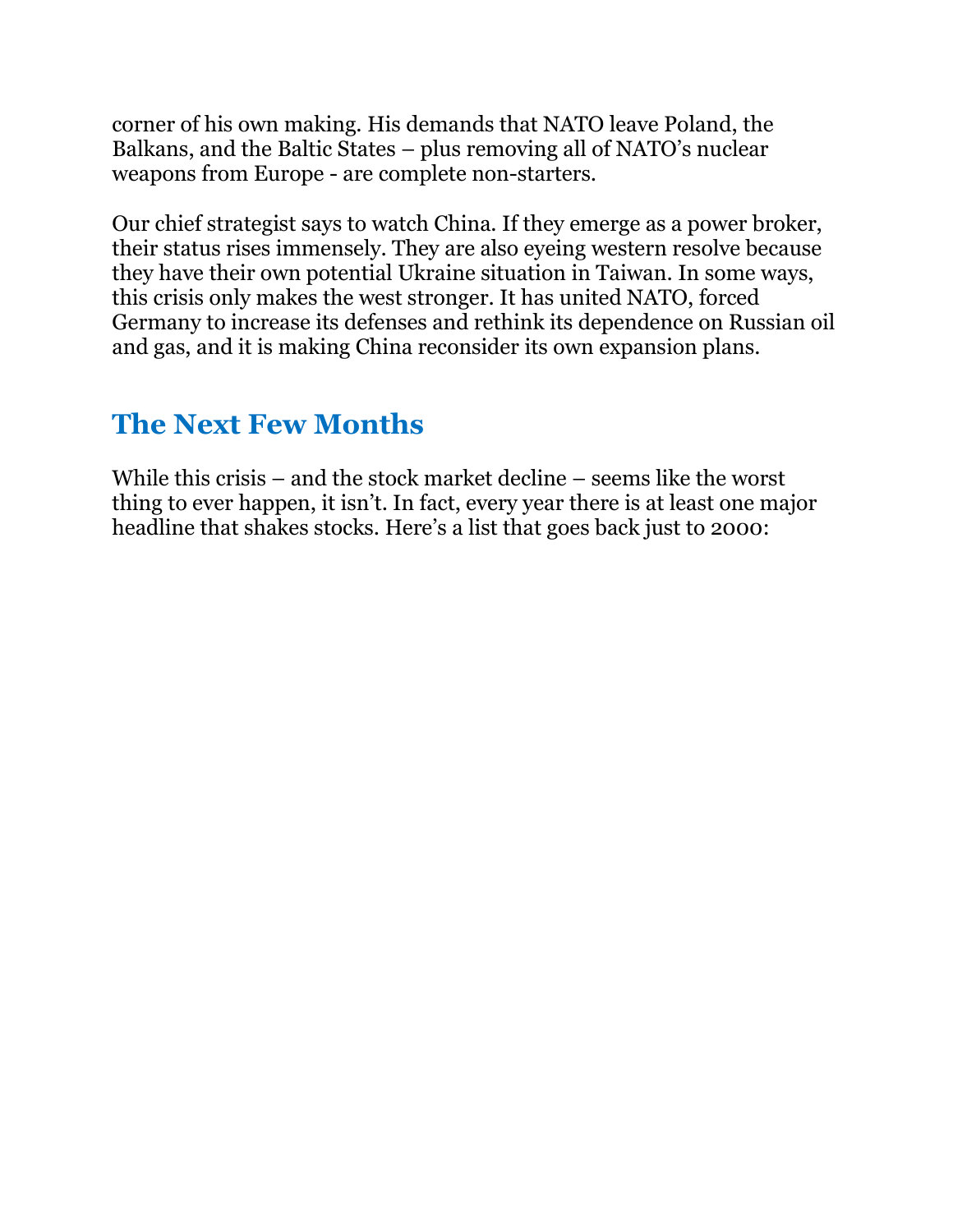| Year | <b>S&amp;P 500</b> | S&P/TSX     | <b>Headline</b>                         |
|------|--------------------|-------------|-----------------------------------------|
| 2000 | \$1,320.28         | \$8,933.68  | Y2K aftermath   Tech bubble             |
| 2001 | \$1,148.08         | \$7,688.41  | Recession, 9/11                         |
| 2002 | \$879.82           | \$6,614.54  | <b>Corporate Accounting Scandals</b>    |
| 2003 | \$1,111.92         | \$8,220.89  | Bush Jr. declares War in Iraq           |
| 2004 | \$1,211.92         | \$9,246.65  | U.S. has massive trade & budget deficit |
| 2005 | \$1,248.29         | \$11,272.26 | Record oil & gas prices                 |
| 2006 | \$1,418.30         | \$12,908.39 | Housing bubble bursts                   |
| 2007 | \$1,468.36         | \$13,833.06 | Sub-prime loan crisis                   |
| 2008 | \$903.25           | \$8,987.70  | Banking and credit crisis               |
| 2009 | \$1,115.10         | \$11,746.11 | <b>Jobs Recession</b>                   |
| 2010 | \$1,257.64         | \$13,443.22 | Sovereign debt crisis                   |
| 2011 | \$1,257.60         | \$11,955.09 | <b>Eurozone crisis</b>                  |
| 2012 | \$1,426.19         | \$12,433.53 | U.S. fiscal cliff                       |
| 2013 | \$1,848.36         | \$13,621.55 | Federal Reserve begins to taper         |
| 2014 | \$2,058.90         | \$14,632.44 | Ebola outbreak I Annexation by Russia   |
| 2015 | \$2,043.94         | \$13,009.95 | Commodity sell off                      |
| 2016 | \$2,238.83         | \$15,287.59 | <b>Brexit</b>                           |
| 2017 | \$2,673.61         | \$16,209.13 | <b>Oil Price Decline</b>                |
| 2018 | \$2,506.85         | \$14,322.86 | <b>Equity Markets Sell Off</b>          |
| 2019 | \$3,230.78         | \$17,063.43 | U.S.-China Trade War                    |
| 2020 | \$3,756.07         | \$17,433.36 | <b>COVID-19 Pandemic</b>                |
| 2021 | \$4,766.18         | \$21,222.84 | <b>Record Inflation</b>                 |

Source: FactSet; Priced as of February 22, 2022

To me, this crisis is most like the invasion of Kuwait by Iraq in 1990. Both were huge oil producers and the conflict sent oil prices soaring. Iraq's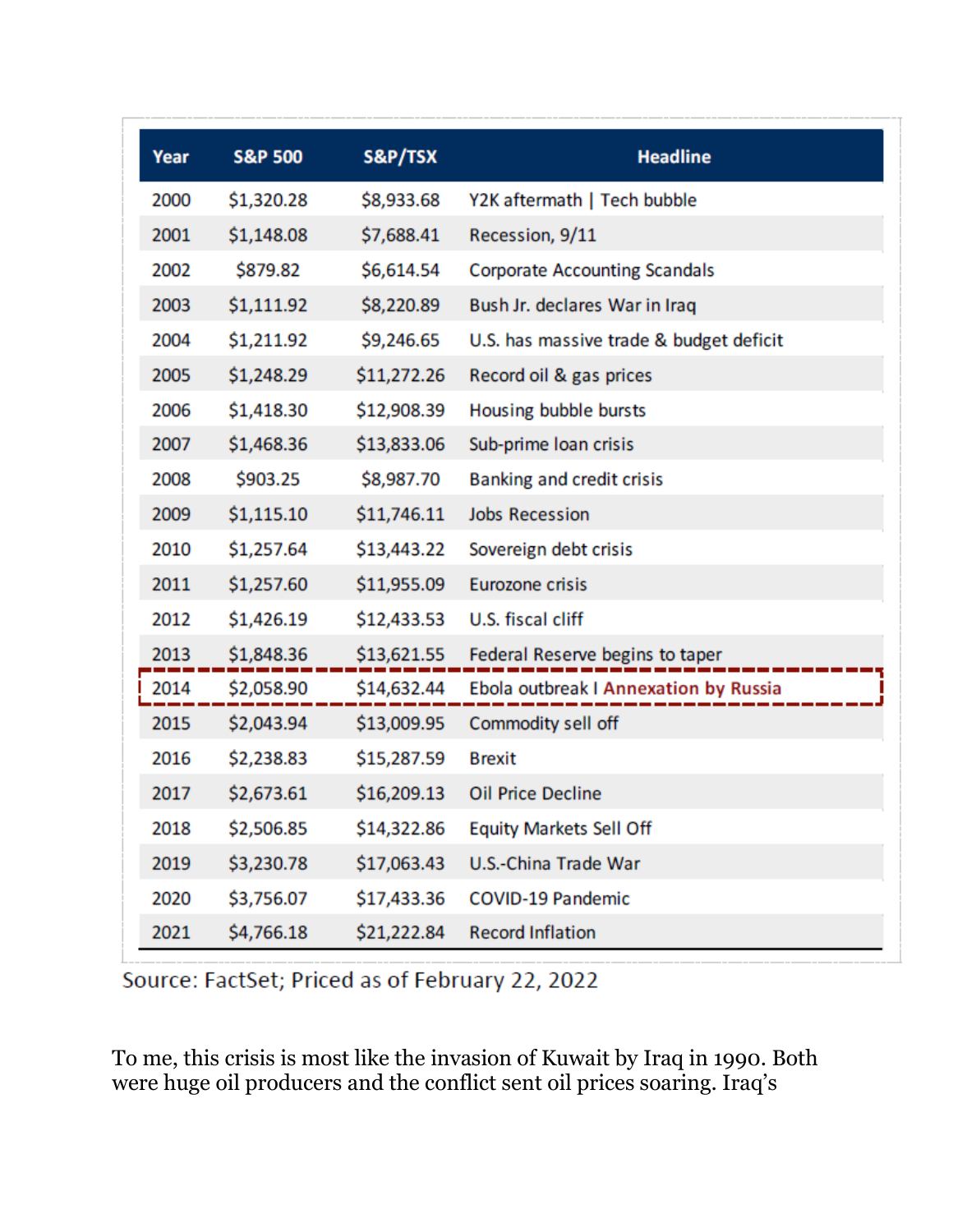Republican Guard was supposedly one of the toughest armies in the world and the invasion caused stocks to drop 20% in just a couple of months. A year later? After Operation Desert Storm, markets moved to new highs and Iraq became an afterthought.

Unless this escalates a lot further, the next few months will be a perfect market for traders, but a tough one for investors. News is likely to drive stocks up, down, and sideways for several months as this crisis sorts itself out. But rest assured, it will sort itself out. Stocks move because of earnings and the economy, and conflicts are usually too small to make much of a dent in either.

While many people worry about a new bear market, the reality is that we have been in one for the last six months in parts of the market. Amazon (**NASDAQ AMZN**) is down 20% since last summer, Tesla (**NASDAQ TSLA**) is down 30%, and Zoom (**NASDAQ ZM**) sits at -70%. Technology, cryptocurrencies, and vaccine makers (which collectively rose to absurd valuations after the Covid panic), are now are getting their comeuppance.

After a 70% decline, however, some might actually represent good value today.

## **Investment Ramifications**

Could 2022 be any different from 2021? Central banks are in a pickle because they need to raise interest rates to slow inflation, yet growth is slowing already due to the conflict in Europe. Canada just raised interest rates from 0.25% to 0.50% this week, our first rate hike since 2018. The U.S. Federal Reserve has now stated they will likely do the same in a few weeks. There were fears they would be more aggressive and hike by 0.50% right away.

In times of peace, trade is easy and goods are in abundance. In times of war, barriers and borders rise, making goods harder to get. We are seeing this now in commodity prices – the long era of declining prices of "stuff" is over. Fertilizer, oil and gas, pipeline, iron ore, and even coal stocks have rallied sharply, allowing Canada's S&P/TSX to remain flat this year compared to the S&P 500 at almost -9%.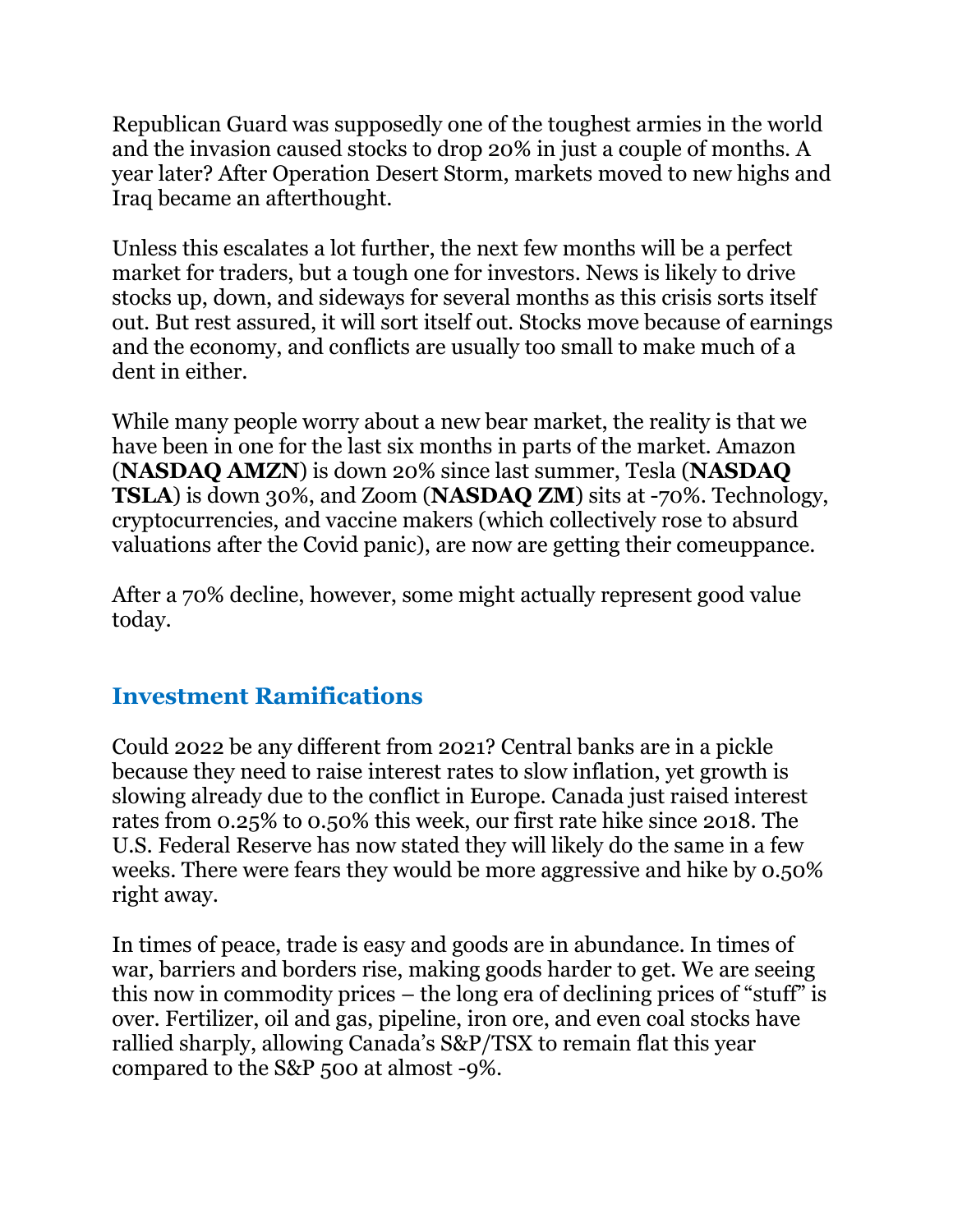Commodities are pushing inflation higher and faster than anyone expected. Wheat is up 40% in just the last two weeks, the highest since 2008. Aluminum is at record highs and zinc is at 15-year highs.

Most importantly, the CRB food index closed at a record high, thanks to wheat and corn prices. Egypt gets 86% of its wheat imports from Russia & Ukraine and remember, it was rising food costs helped spur Arab spring protests a decade ago. When people can't afford to eat, they get angry.



Gold – Gold is enjoying its time in the sun due to the "flight to safety". In the short term, Russia may be forced to sell some of its U.S. \$150 billion in gold reserves (*source: Statista*), meaning gold could suffer if the conflict drags on. However, gold is also sensitive to inflation, which is rising at a rapid pace. Gold bullion and gold mining companies are worth a look if gold takes a meaningful drop on rumours of Russian sales.

Copper, fertilizer, iron ore – The last time the world was divided into trading blocs was during the Cold War from 1947-1991. This also coincided with commodity scarcity and the inflation of the 1960's and 1970s. We may be returning to such a time, particularly since exploration for commodities has been a low priority for the last decade. The same thing applies as for gold – these are all ahead of themselves due to the Ukraine conflict, but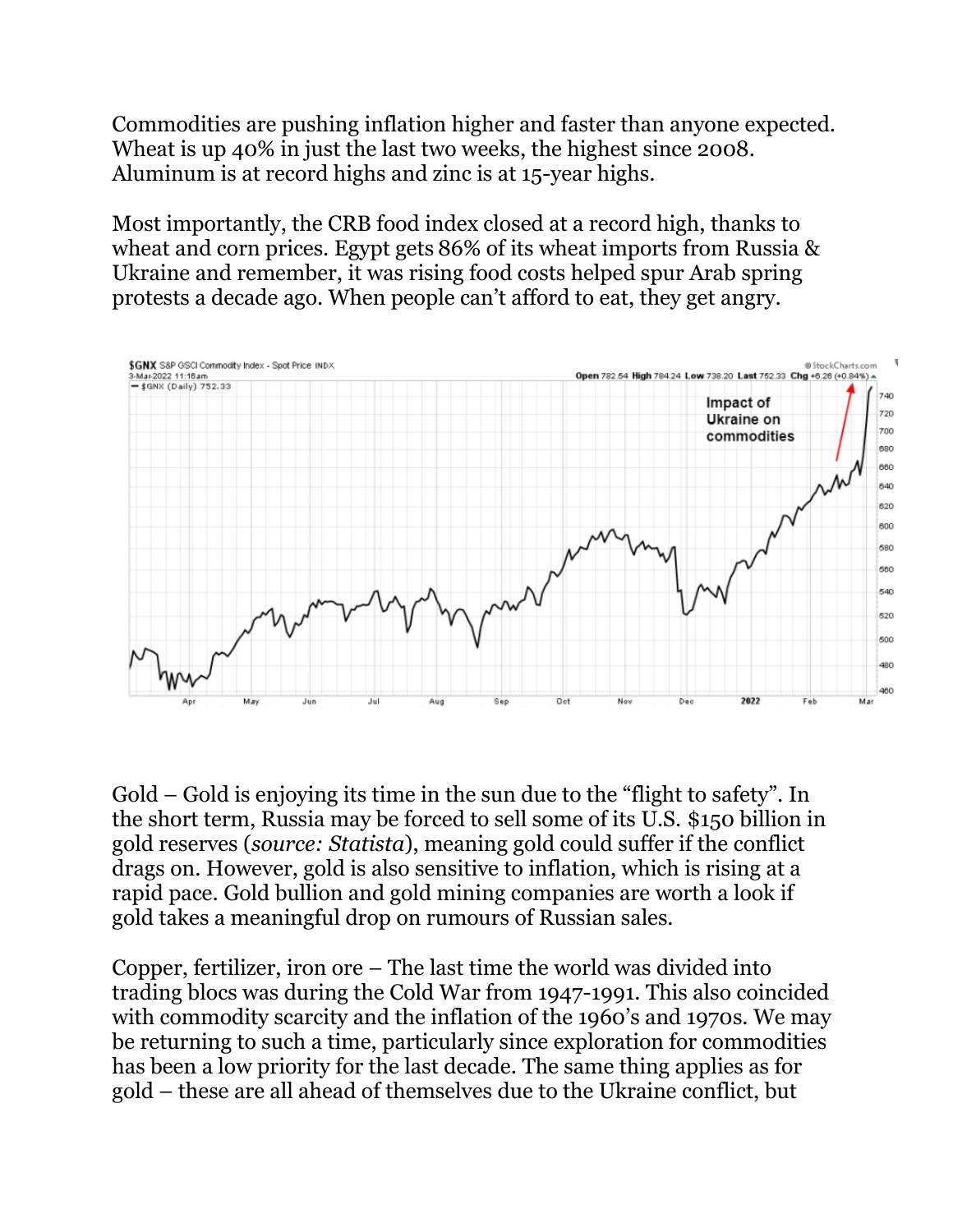copper and fertilizer stocks, in particular, are buys if their prices cool off. Copper is in great demand due to electric cars, and the world always needs fertilizer to grow its crops.

# **Oil**

Meanwhile, the world is hyper-focused on energy and oil prices. Will Russia freeze Europe by stopping shipments of oil and gas? Russia supplies 65% of Germany's natural gas needs. Or will countries follow Canada's lead and suspend Russian oil and gas?

Sanctions on banks and shipping firms mean few countries want to touch Russian oil with a 10-foot pole right now. Wales turned away a full Russian oil tanker and many other ships are scrambling to unload their cargoes. This has driven oil prices to over U.S. \$112 per barrel this week. High oil prices are not good for the economy, especially as we are just opening up after the Covid-19 pandemic and travel demand is just starting to recover.

Almost all our portfolios hold a little oil, and this has helped performance so far in 2022. Any sign of peace, a deal with Iran, or a global slowdown could send oil prices lower. Even so, the advice is the same as with the other commodities: high prices are here to stay.

And Canadian oil may finally start to attract a premium. According to Joule Bergerson of the University of Calgary, "if the rest of the world's oil production were held to Canadian standards for flaring, total greenhouse gas emissions from every barrel produced would drop by 23 per cent — the equivalent of taking 100 million cars off the road." (source: National Post)

In the short term, there is likely a good trade coming in growth stocks. Many have been hammered down since the peak last summer.

Long-term, we may be in for a period like 2000-2010 when technology stocks traded in a range for years, which was great for traders but poor for investors. Similarly, commodity and value stocks may dip after their sharp Ukraine-led rises. In that same 2000-2010 period, however, these stocks were just starting to climb.

We are in a new era.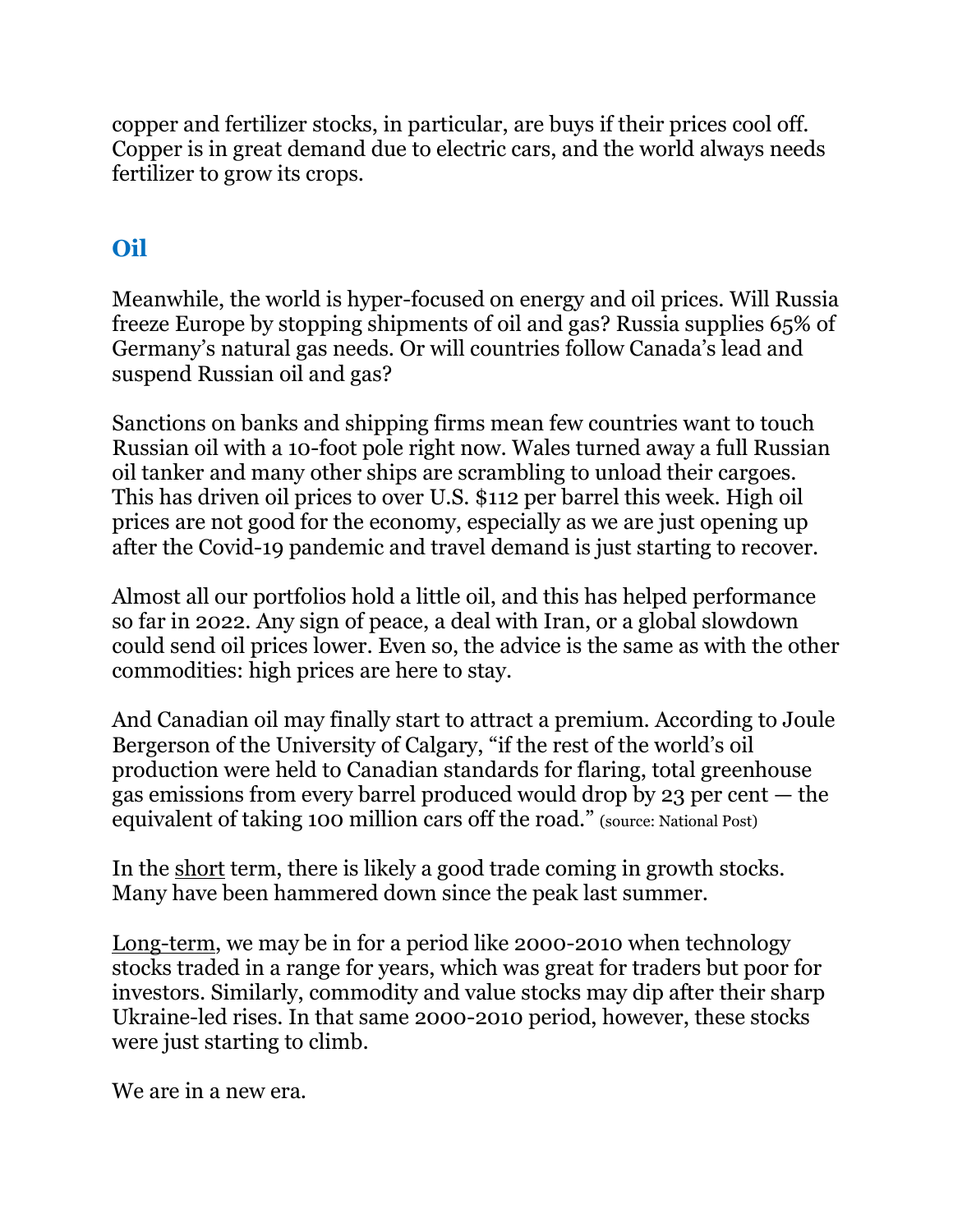*"So the last will be first, and the first will be last."*

**-** *Matthew 20:16, New International Version Bible*

## **Savings Rates**

A month ago, we saw 1-year guaranteed investment certificates (GICs) yielding 1.6% for 1 year and 2.25% for 2 years. Thanks to the recent interest rate hike, we are now at 1.85% for 1 year and 2.5% for 2 years. Savers are finally being rewarded for staying safe.

## **The Roaring 2020's**

Despite all the gloom, there are some who see nothing but sunshine on the horizon. In his book **The Cloud Revolution,** Mark Mills details how the decade ahead could see miracles unfold due to the convergence of three new areas:

- 1. Information in the cloud.
- 2. Materials science.
- 3. Machines.

The internet revolution of 2000 was the wiring of our planet. Suddenly, millions of computers could talk to one another. This unleashed thousands of new applications and inventions, from the cell-phone to Netflix.

Today, the cloud – a giant 'brain' made up of millions of computers – is a whole new leap forward. I have a friend who processes radar data. It took him an hour to process data on his own high-speed computer. Using Amazon's AWS cloud service, it takes him 12 seconds. The miracle of the Covid-19 vaccine invention came about because of the massive computing power of the cloud, and it has only accelerated since.

At the dawn of the 20<sup>th</sup> century, mankind used about a dozen key materials – iron, lead, copper, calcium and silica (for cement), rubber – to make just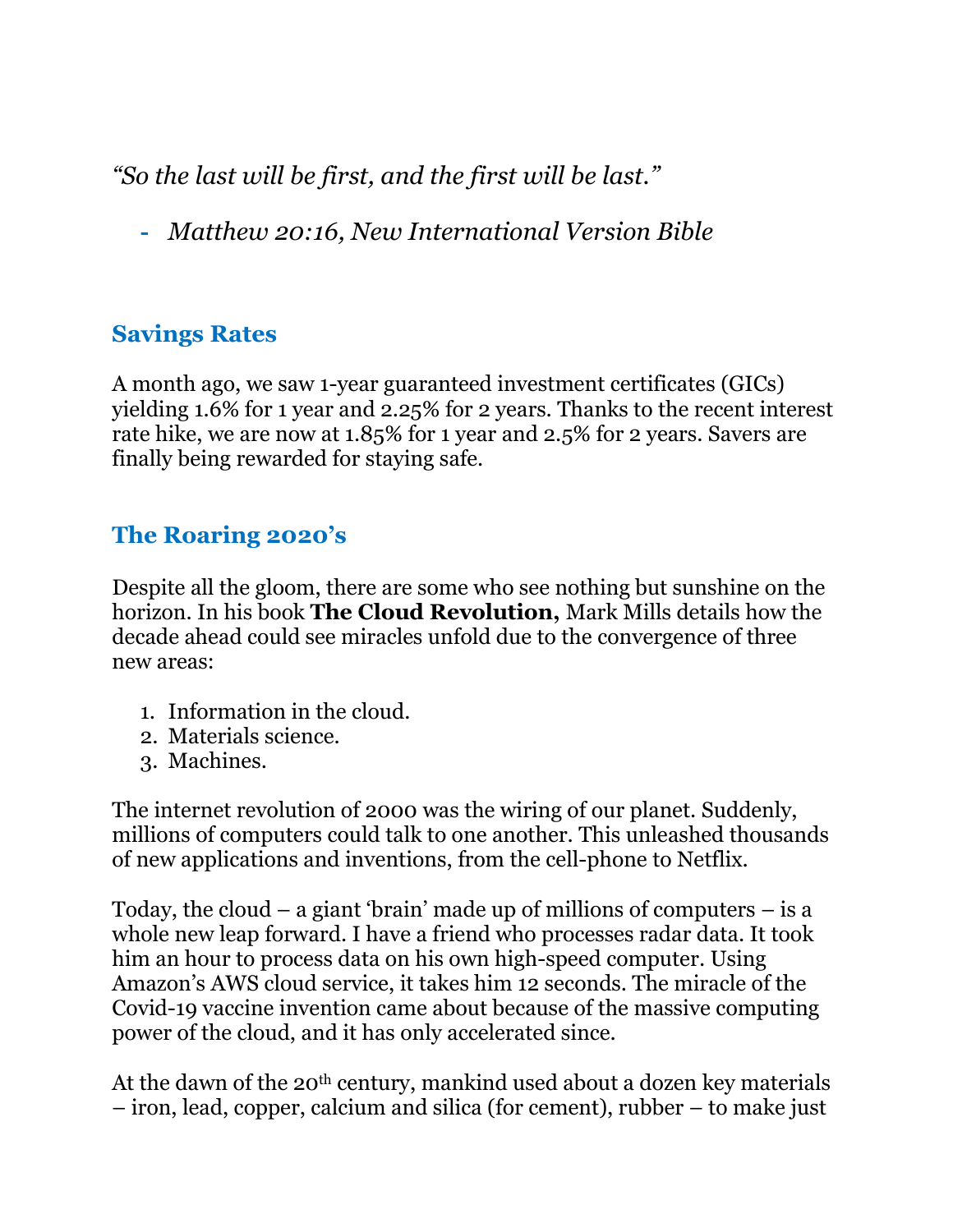about everything. Today? We use over 200 of the elements in the periodic table, and more in ways not even found in nature. My new Lululemon athletic shirt has zinc embedded in the fabric to stop odours. How do they bind zinc to cloth? Lithium is the new wonder metal due to its use in batteries, and graphene (mostly used in pencil lead) could lead to diamondhard objects that are lighter than wood.

Most people think of robotics when they think of machines. Now take that down to the miniature scale and you'll find nano-robots being created for medical purposes. 3-D printers now make everything from airplane parts to human organs.

These three areas of knowledge have been growing rapidly for almost 20 years. This is about the time it takes from first invention to widespread use. The diesel engine, for example, was invented in 1893 but it took until 1911 for the first diesel-powered ship to arrive. Stronger steel and heat-resistant piping had to be invented first. It is the convergence of the three new waves of innovation together that will bring about the miracles of the decade ahead.

For example, a Victoria professor is using medical data from around the world in a massive machine-learning system to discover tests and treatments for sepsis, one of the biggest and least-studied diseases. Other doctors have used new materials and a 3D printer to create a small, functioning, human heart.

Switching over to geopolitics for a moment, it is easy to understand the frustration of both Russia and China with the U.S. Despite is divisions and repeated failures, America has so many advantages in the knowledge economy:

- Of the 4 firms that dominate the production of software essential for computer and communications chips, the U.S. is home to 3 of them.
- Of the 4 companies that control 90% of the world's machine tools, the U.S. is home to 3 of them.
- The U.S. is the centre of the world's cloud infrastructure.
- The U.S. is home to half of the world's "unicorns" those nextgeneration private companies worth over \$1 billion.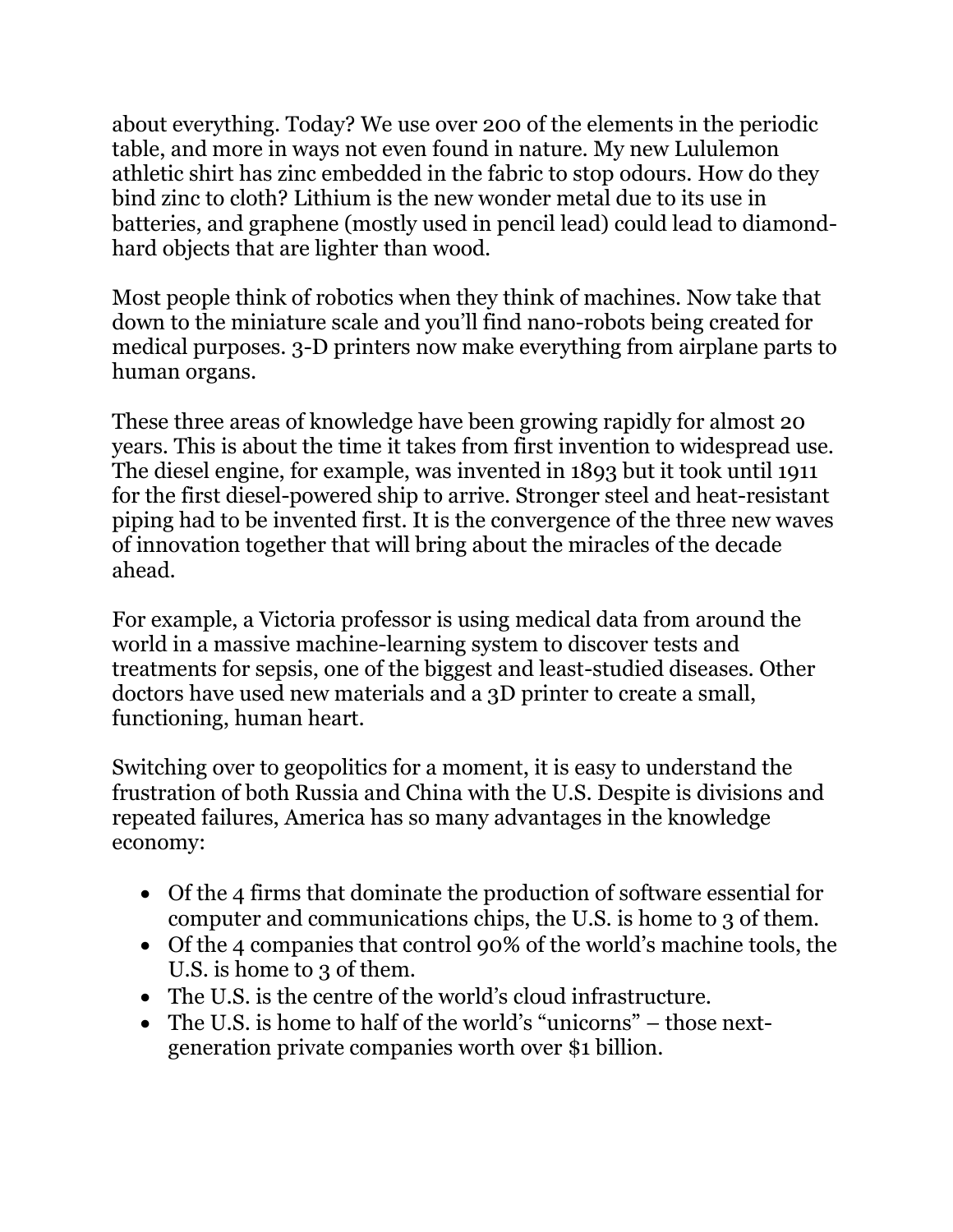• The U.S. is home to a majority of the world's leading research universities and half of all Nobel Prizes in Science, Medicine, and Economics have gone to Americans.

Until this huge lead changes, the next wave of invention and massive wealth will happen over here, not in Russia or China.

(data sourced from "The Cloud Revolution – How the Convergence of New Technologies Will Unleash the Next Economic Boom and a Roaring 2020's" by Mark P. Mills)

## **China is Watching**

While attention is focused on Russia, we also need to keep our eyes on China, for it has the same territorial ambitions for Taiwan that Russia has for Ukraine.

America and the west have weaponized the financial system to combat Russia. That country's banks have been cut out of the global messaging system called SWIFT, their commodities are tied up in ports because credit lines have been refused, and their foreign reserves held in foreign capitals have suddenly been frozen.

In the short-term, this is effective and brilliant. In the long-term, however, it may lead to the erosion of the U.S. dollar as a global currency.

It's not that Russia didn't prepare. In 2010, Russia owned U.S. \$176 billion in U.S. Treasury bonds. By 2021, this was down to just \$2.6 billion. Where did they put the money? Much of it went into gold and other currencies. Their problem was that approximately half of these reserves were held outside of Russia and are now being frozen. China, with its *\$2 trillion* in U.S. Treasury bonds is in an even more vulnerable position if it invades Taiwan today. China has also been steadily increasing its gold holdings, with almost all domestic gold production quietly stashed away within the country. The Chinese mining industry is acquiring other gold miners in places like Africa.

It would be impossible for China to hold all of its \$3.2 trillion in hard reserves in gold – there just isn't enough available. However, it can certainly hold more than it does, and it probably will.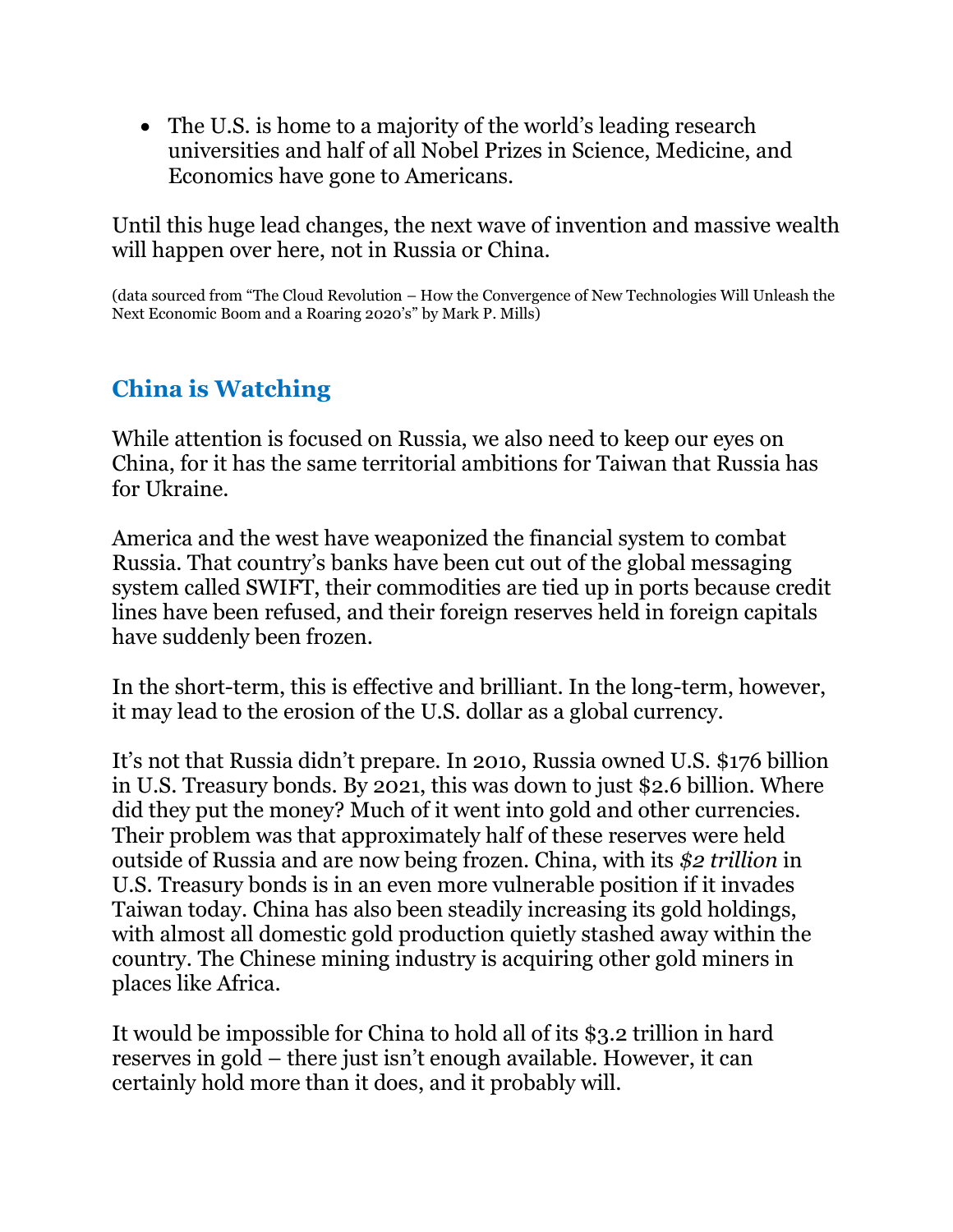What is the lesson China has learned from Russia? Financial assets can be seized anywhere, and gold held offshore is just as vulnerable. China won't make that mistake. And until cryptocurrencies mature, expect to see China's gold reserves continue to climb.

Meanwhile, once this crisis is over, the U.S. dollar will have lost a little more of its sheen. Money is only valuable when everyone trusts it, and if you can't use it when you most need it, do you really trust it as much anymore?

A more in-depth reading of this can be found at:

[https://asiatimes.com/2022/03/gold-will-soar-as-china-seeks-us-dollar](https://asiatimes.com/2022/03/gold-will-soar-as-china-seeks-us-dollar-alternatives/)[alternatives/](https://asiatimes.com/2022/03/gold-will-soar-as-china-seeks-us-dollar-alternatives/)

# *Thank you for your referrals this month! They are always handled with great care and discretion.*

#### **[http://www.dividendvaluepartners.com](https://na01.safelinks.protection.outlook.com/?url=https%3A%2F%2Furldefense.proofpoint.com%2Fv2%2Furl%3Fu%3Dhttps-3A__na01.safelinks.protection.outlook.com_-3Furl-3Dhttps-253A-252F-252Furldefense.proofpoint.com-252Fv2-252Furl-253Fu-253Dhttps-2D3A-5F-5Fnam11.safelinks.protection.outlook.com-5F-2D3Furl-2D3Dhttps-2D253A-2D252F-2D252Furldefense.proofpoint.com-2D252Fv2-2D252Furl-2D253Fu-2D253Dhttp-2D2D3A-2D5F-2D5Fwww.dividendvaluepartners.com-2D2526d-2D253DDwMFAw-2D2526c-2D253DK3dQCUGiI1B95NJ6cl3GoyhMW2dvBOfimZA-2D2D83UXll0-2D2526r-2D253D-2D5F6MBBSGYsFznIBwslhTiqBKEz4pHUCTd-2D5F9tbh-2D5FEpUMY-2D2526m-2D253DscBAtuMDuWZwK1IVr5YXjdB6aRS-2D2DfaGHAMq3jOn6sJU-2D2526s-2D253DenZqe4ZgcjH-2D5F33x5dT-2D2DvZq9A37d4AhNkXvjc6AbmYww-2D2526e-2D253D-2D26data-2D3D02-2D257C01-2D257C-2D257Cc172461ecbee4482512908d85e8192cf-2D257C84df9e7fe9f640afb435aaaaaaaaaaaa-2D257C1-2D257C0-2D257C637363258183615686-2D26sdata-2D3DewMvepveEmLgP7SL0jTlvLtATqW9IhbJ2C3UL0Em04c-2D253D-2D26reserved-2D3D0-2526d-253DDwMF-2Dg-2526c-253DK3dQCUGiI1B95NJ6cl3GoyhMW2dvBOfimZA-2D83UXll0-2526r-253D-5F6MBBSGYsFznIBwslhTiqBKEz4pHUCTd-5F9tbh-5FEpUMY-2526m-253D7qOaEnVxLdGuCP74qXGTNk9xkBSFm8R3CYYmRfTv9PQ-2526s-253DW8OEBAbaLee5suYwpNsPIikduscCx0SIuOWzAWRhAvc-2526e-253D-26data-3D04-257C01-257C-257Cd7befaa6204e4970b3c708d940d9c59b-257C84df9e7fe9f640afb435aaaaaaaaaaaa-257C1-257C0-257C637612126570747664-257CUnknown-257CTWFpbGZsb3d8eyJWIjoiMC4wLjAwMDAiLCJQIjoiV2luMzIiLCJBTiI6Ik1haWwiLCJXVCI6Mn0-253D-257C1000-26sdata-3DXHDuRL9htcGHCyG2hM-252BdTEOf1Bh8t-252BJ4FZMnSIBO5ik-253D-26reserved-3D0%26d%3DDwMGaQ%26c%3D6lBq1l7u-nYp55J7Pl8O6Ib5YT4g76ov0zCpXQrgS5M%26r%3DTmDOHaoWW3RetfvnGoPae_UczKZXXQgvJPe_P66GVYI%26m%3DHg8p8oxWBi-8j3HS2BzGxBvIXidcreERuI3mj9N1_KY%26s%3Dst9rMvZC9cnEMD4IqMaRfJa_flcWIkk1-2PG6qR-qfE%26e%3D&data=04%7C01%7C%7C96eb5c23f77d45400b0d08d9c04986b6%7C84df9e7fe9f640afb435aaaaaaaaaaaa%7C1%7C0%7C637752244322491119%7CUnknown%7CTWFpbGZsb3d8eyJWIjoiMC4wLjAwMDAiLCJQIjoiV2luMzIiLCJBTiI6Ik1haWwiLCJXVCI6Mn0%3D%7C3000&sdata=AvY77%2BenPPmTOcoV6v6rrLmdoi2uFtE3j3BQE4J4aZc%3D&reserved=0)**

We thank you for your business and your referrals and we hope you find our site user friendly and informative. We welcome your comments.

#### **How to contact us:**

[paul.siluch@raymondjames.ca](https://na01.safelinks.protection.outlook.com/?url=https%3A%2F%2Furldefense.proofpoint.com%2Fv2%2Furl%3Fu%3Dhttps-3A__na01.safelinks.protection.outlook.com_-3Furl-3Dhttps-253A-252F-252Furldefense.proofpoint.com-252Fv2-252Furl-253Fu-253Dhttps-2D3A-5F-5Fnam11.safelinks.protection.outlook.com-5F-2D3Furl-2D3Dhttps-2D253A-2D252F-2D252Fowa-2D2Dkel.raymondjames.ca-2D252Fowa-2D252Fredir.aspx-2D253FSURL-2D253Dz0BxOCXDlQ-2D2DAad1f-2D5Fa9igaARxm5Rd1VXE7UcmD4mZ3IZiacj7DPTCG0AYQBpAGwAdABvADoAcABhAHUAbAAuAHMAaQBsAHUAYwBoAEAAcgBhAHkAbQBvAG4AZABqAGEAbQBlAHMALgBjAGEA-2D2526URL-2D253Dmailto-2D25253apaul.siluch-2D252540raymondjames.ca-2D26data-2D3D02-2D257C01-2D257C-2D257Cc172461ecbee4482512908d85e8192cf-2D257C84df9e7fe9f640afb435aaaaaaaaaaaa-2D257C1-2D257C0-2D257C637363258183625679-2D26sdata-2D3DHJ7PtuamH3ey-2D252Bis0LQS7WLUtHpHoAnxnHrYxprmWKn4-2D253D-2D26reserved-2D3D0-2526d-253DDwMF-2Dg-2526c-253DK3dQCUGiI1B95NJ6cl3GoyhMW2dvBOfimZA-2D83UXll0-2526r-253D-5F6MBBSGYsFznIBwslhTiqBKEz4pHUCTd-5F9tbh-5FEpUMY-2526m-253D7qOaEnVxLdGuCP74qXGTNk9xkBSFm8R3CYYmRfTv9PQ-2526s-253DTKyIHrHn9jy3BGThbM3t6qa96Jt8NZSlnsJ21h5JIRM-2526e-253D-26data-3D04-257C01-257C-257Cd7befaa6204e4970b3c708d940d9c59b-257C84df9e7fe9f640afb435aaaaaaaaaaaa-257C1-257C0-257C637612126570757658-257CUnknown-257CTWFpbGZsb3d8eyJWIjoiMC4wLjAwMDAiLCJQIjoiV2luMzIiLCJBTiI6Ik1haWwiLCJXVCI6Mn0-253D-257C1000-26sdata-3DtSsTaE4gEuMLlAfRWRmi27n2azhUH-252FJQmjG-252FZzaiK5c-253D-26reserved-3D0%26d%3DDwMGaQ%26c%3D6lBq1l7u-nYp55J7Pl8O6Ib5YT4g76ov0zCpXQrgS5M%26r%3DTmDOHaoWW3RetfvnGoPae_UczKZXXQgvJPe_P66GVYI%26m%3DHg8p8oxWBi-8j3HS2BzGxBvIXidcreERuI3mj9N1_KY%26s%3DjmLVDhJSd1TJ4bMBNqpGj99vIekOC2VHC3jJMzP02hU%26e%3D&data=04%7C01%7C%7C96eb5c23f77d45400b0d08d9c04986b6%7C84df9e7fe9f640afb435aaaaaaaaaaaa%7C1%7C0%7C637752244322501116%7CUnknown%7CTWFpbGZsb3d8eyJWIjoiMC4wLjAwMDAiLCJQIjoiV2luMzIiLCJBTiI6Ik1haWwiLCJXVCI6Mn0%3D%7C3000&sdata=sZ7D4j%2B%2FU6%2B4Cz4%2FTSaoWD6JxvNh0FZMaEwnhYc0png%3D&reserved=0) [lisa.hill@raymondjames.ca](https://na01.safelinks.protection.outlook.com/?url=https%3A%2F%2Furldefense.proofpoint.com%2Fv2%2Furl%3Fu%3Dhttps-3A__na01.safelinks.protection.outlook.com_-3Furl-3Dhttps-253A-252F-252Furldefense.proofpoint.com-252Fv2-252Furl-253Fu-253Dhttps-2D3A-5F-5Fnam11.safelinks.protection.outlook.com-5F-2D3Furl-2D3Dhttps-2D253A-2D252F-2D252Fowa-2D2Dkel.raymondjames.ca-2D252Fowa-2D252Fredir.aspx-2D253FSURL-2D253DglaBgdTdxPMFpiw4eumg-2D2DPzZXpo9vJyObrXLs1TKtIAZiacj7DPTCG0AYQBpAGwAdABvADoAbABpAHMAYQAuAGgAaQBsAGwAQAByAGEAeQBtAG8AbgBkAGoAYQBtAGUAcwAuAGMAYQA.-2D2526URL-2D253Dmailto-2D25253alisa.hill-2D252540raymondjames.ca-2D26data-2D3D02-2D257C01-2D257C-2D257Cc172461ecbee4482512908d85e8192cf-2D257C84df9e7fe9f640afb435aaaaaaaaaaaa-2D257C1-2D257C0-2D257C637363258183625679-2D26sdata-2D3DlqUdr0V-2D252Bbj4LaURrM2MSPIDvGfk5bLYx0U1BkRoTrH4-2D253D-2D26reserved-2D3D0-2526d-253DDwMF-2Dg-2526c-253DK3dQCUGiI1B95NJ6cl3GoyhMW2dvBOfimZA-2D83UXll0-2526r-253D-5F6MBBSGYsFznIBwslhTiqBKEz4pHUCTd-5F9tbh-5FEpUMY-2526m-253D7qOaEnVxLdGuCP74qXGTNk9xkBSFm8R3CYYmRfTv9PQ-2526s-253Dc8alCSC-2Db4YnoP6-2D1kuPw-5FKdDfdlIvu8oQ-5Fwi3WtrQw-2526e-253D-26data-3D04-257C01-257C-257Cd7befaa6204e4970b3c708d940d9c59b-257C84df9e7fe9f640afb435aaaaaaaaaaaa-257C1-257C0-257C637612126570767658-257CUnknown-257CTWFpbGZsb3d8eyJWIjoiMC4wLjAwMDAiLCJQIjoiV2luMzIiLCJBTiI6Ik1haWwiLCJXVCI6Mn0-253D-257C1000-26sdata-3DmbkMF6OZzdEQL5epcHGHh3oDqQhUOkTuKZIDl6XG-252FdU-253D-26reserved-3D0%26d%3DDwMGaQ%26c%3D6lBq1l7u-nYp55J7Pl8O6Ib5YT4g76ov0zCpXQrgS5M%26r%3DTmDOHaoWW3RetfvnGoPae_UczKZXXQgvJPe_P66GVYI%26m%3DHg8p8oxWBi-8j3HS2BzGxBvIXidcreERuI3mj9N1_KY%26s%3DPBdSi3I-fggf2z2DNlsTu3IuS77Mx_WOJqyL2HH0698%26e%3D&data=04%7C01%7C%7C96eb5c23f77d45400b0d08d9c04986b6%7C84df9e7fe9f640afb435aaaaaaaaaaaa%7C1%7C0%7C637752244322511109%7CUnknown%7CTWFpbGZsb3d8eyJWIjoiMC4wLjAwMDAiLCJQIjoiV2luMzIiLCJBTiI6Ik1haWwiLCJXVCI6Mn0%3D%7C3000&sdata=U1WwVV7wLLUWf%2Fne15%2FVo06iIsBqkYR7zM6XwNxwDz8%3D&reserved=0) [peter.mazzoni@raymondjames.ca](https://na01.safelinks.protection.outlook.com/?url=https%3A%2F%2Furldefense.proofpoint.com%2Fv2%2Furl%3Fu%3Dhttps-3A__na01.safelinks.protection.outlook.com_-3Furl-3Dhttps-253A-252F-252Furldefense.proofpoint.com-252Fv2-252Furl-253Fu-253Dhttps-2D3A-5F-5Fnam11.safelinks.protection.outlook.com-5F-2D3Furl-2D3Dhttps-2D253A-2D252F-2D252Fowa-2D2Dkel.raymondjames.ca-2D252Fowa-2D252Fredir.aspx-2D253FSURL-2D253D3c7mDL9-2D2DcZxYXt7CvkOu20QVFy1WCaDQxUZ3BQE6vecZiacj7DPTCG0AYQBpAGwAdABvADoAcABlAHQAZQByAC4AbQBhAHoAegBvAG4AaQBAAHIAYQB5AG0AbwBuAGQAagBhAG0AZQBzAC4AYwBhAA..-2D2526URL-2D253Dmailto-2D25253apeter.mazzoni-2D252540raymondjames.ca-2D26data-2D3D02-2D257C01-2D257C-2D257Cc172461ecbee4482512908d85e8192cf-2D257C84df9e7fe9f640afb435aaaaaaaaaaaa-2D257C1-2D257C0-2D257C637363258183635674-2D26sdata-2D3D1suYGaoqcgH5k419ERrAlAGzpG-2D252BufP-2D252FAE-2D252FdOZxq8Cus-2D253D-2D26reserved-2D3D0-2526d-253DDwMF-2Dg-2526c-253DK3dQCUGiI1B95NJ6cl3GoyhMW2dvBOfimZA-2D83UXll0-2526r-253D-5F6MBBSGYsFznIBwslhTiqBKEz4pHUCTd-5F9tbh-5FEpUMY-2526m-253D7qOaEnVxLdGuCP74qXGTNk9xkBSFm8R3CYYmRfTv9PQ-2526s-253Dmwchq7c2WnuY-2DoLgiUBkMdFmrEXBtoSxe2YfSBkWXZU-2526e-253D-26data-3D04-257C01-257C-257Cd7befaa6204e4970b3c708d940d9c59b-257C84df9e7fe9f640afb435aaaaaaaaaaaa-257C1-257C0-257C637612126570777650-257CUnknown-257CTWFpbGZsb3d8eyJWIjoiMC4wLjAwMDAiLCJQIjoiV2luMzIiLCJBTiI6Ik1haWwiLCJXVCI6Mn0-253D-257C1000-26sdata-3DnVeeP1CL6-252FQeO1CpTWrrGxPY-252BWQV32hyGVF1TIeO-252FEU-253D-26reserved-3D0%26d%3DDwMGaQ%26c%3D6lBq1l7u-nYp55J7Pl8O6Ib5YT4g76ov0zCpXQrgS5M%26r%3DTmDOHaoWW3RetfvnGoPae_UczKZXXQgvJPe_P66GVYI%26m%3DHg8p8oxWBi-8j3HS2BzGxBvIXidcreERuI3mj9N1_KY%26s%3D38-c1IfAWv_rfunMKvnx7Jqt8ZX1mxyCR_xrJrr2Dt8%26e%3D&data=04%7C01%7C%7C96eb5c23f77d45400b0d08d9c04986b6%7C84df9e7fe9f640afb435aaaaaaaaaaaa%7C1%7C0%7C637752244322521106%7CUnknown%7CTWFpbGZsb3d8eyJWIjoiMC4wLjAwMDAiLCJQIjoiV2luMzIiLCJBTiI6Ik1haWwiLCJXVCI6Mn0%3D%7C3000&sdata=eXrsUXdFH3ZYcZ4QBwCKR8SJkvIYQDte%2BV8mnbbo%2FNg%3D&reserved=0) [sharonmitchell@raymondjames.ca](mailto:sharonmitchell@raymondjames.ca)

### (250) 405-2417

*Disclaimers*

*[The information contained in this newsletter was obtained from sources believed to be reliable, however, we cannot](https://na01.safelinks.protection.outlook.com/?url=https%3A%2F%2Furldefense.proofpoint.com%2Fv2%2Furl%3Fu%3Dhttps-3A__na01.safelinks.protection.outlook.com_-3Furl-3Dhttps-253A-252F-252Furldefense.proofpoint.com-252Fv2-252Furl-253Fu-253Dhttps-2D3A-5F-5Fnam11.safelinks.protection.outlook.com-5F-2D3Furl-2D3Dhttps-2D253A-2D252F-2D252Fowa-2D2Dkel.raymondjames.ca-2D252Fowa-2D252Fredir.aspx-2D253FSURL-2D253Dz0BxOCXDlQ-2D2DAad1f-2D5Fa9igaARxm5Rd1VXE7UcmD4mZ3IZiacj7DPTCG0AYQBpAGwAdABvADoAcABhAHUAbAAuAHMAaQBsAHUAYwBoAEAAcgBhAHkAbQBvAG4AZABqAGEAbQBlAHMALgBjAGEA-2D2526URL-2D253Dmailto-2D25253apaul.siluch-2D252540raymondjames.ca-2D26data-2D3D02-2D257C01-2D257C-2D257Cc172461ecbee4482512908d85e8192cf-2D257C84df9e7fe9f640afb435aaaaaaaaaaaa-2D257C1-2D257C0-2D257C637363258183635674-2D26sdata-2D3DYxnEd1j-2D252BPKZ7O-2D252BaYYWd4rEqnA-2D252FsZJqXh5i43hxevA-2D252Bk-2D253D-2D26reserved-2D3D0-2526d-253DDwMF-2Dg-2526c-253DK3dQCUGiI1B95NJ6cl3GoyhMW2dvBOfimZA-2D83UXll0-2526r-253D-5F6MBBSGYsFznIBwslhTiqBKEz4pHUCTd-5F9tbh-5FEpUMY-2526m-253D7qOaEnVxLdGuCP74qXGTNk9xkBSFm8R3CYYmRfTv9PQ-2526s-253DnStAVPWry0CYI3VlF6rPrM0m6uEmVBMWcLnjvw4FcOQ-2526e-253D-26data-3D04-257C01-257C-257Cd7befaa6204e4970b3c708d940d9c59b-257C84df9e7fe9f640afb435aaaaaaaaaaaa-257C1-257C0-257C637612126570777650-257CUnknown-257CTWFpbGZsb3d8eyJWIjoiMC4wLjAwMDAiLCJQIjoiV2luMzIiLCJBTiI6Ik1haWwiLCJXVCI6Mn0-253D-257C1000-26sdata-3DM49ZXdnspSFZQrK596fbGTlretjh3YLak2zax0lTRhA-253D-26reserved-3D0%26d%3DDwMGaQ%26c%3D6lBq1l7u-nYp55J7Pl8O6Ib5YT4g76ov0zCpXQrgS5M%26r%3DTmDOHaoWW3RetfvnGoPae_UczKZXXQgvJPe_P66GVYI%26m%3DHg8p8oxWBi-8j3HS2BzGxBvIXidcreERuI3mj9N1_KY%26s%3DcHHP8E9p-dpaWlcpnlZpqEr5EDq5pp8nszhdjMVBqLQ%26e%3D&data=04%7C01%7C%7C96eb5c23f77d45400b0d08d9c04986b6%7C84df9e7fe9f640afb435aaaaaaaaaaaa%7C1%7C0%7C637752244322531100%7CUnknown%7CTWFpbGZsb3d8eyJWIjoiMC4wLjAwMDAiLCJQIjoiV2luMzIiLCJBTiI6Ik1haWwiLCJXVCI6Mn0%3D%7C3000&sdata=IOWgM6HBm%2BEybcpihvxUsdyDQXvn5YirVzSXUwnElj4%3D&reserved=0)  represent that it is accurate or complete. It is provided as a general source of information and should not be [considered personal investment advice or solicitation to buy or sell securities. The views expressed are those of the](https://na01.safelinks.protection.outlook.com/?url=https%3A%2F%2Furldefense.proofpoint.com%2Fv2%2Furl%3Fu%3Dhttps-3A__na01.safelinks.protection.outlook.com_-3Furl-3Dhttps-253A-252F-252Furldefense.proofpoint.com-252Fv2-252Furl-253Fu-253Dhttps-2D3A-5F-5Fnam11.safelinks.protection.outlook.com-5F-2D3Furl-2D3Dhttps-2D253A-2D252F-2D252Fowa-2D2Dkel.raymondjames.ca-2D252Fowa-2D252Fredir.aspx-2D253FSURL-2D253Dz0BxOCXDlQ-2D2DAad1f-2D5Fa9igaARxm5Rd1VXE7UcmD4mZ3IZiacj7DPTCG0AYQBpAGwAdABvADoAcABhAHUAbAAuAHMAaQBsAHUAYwBoAEAAcgBhAHkAbQBvAG4AZABqAGEAbQBlAHMALgBjAGEA-2D2526URL-2D253Dmailto-2D25253apaul.siluch-2D252540raymondjames.ca-2D26data-2D3D02-2D257C01-2D257C-2D257Cc172461ecbee4482512908d85e8192cf-2D257C84df9e7fe9f640afb435aaaaaaaaaaaa-2D257C1-2D257C0-2D257C637363258183635674-2D26sdata-2D3DYxnEd1j-2D252BPKZ7O-2D252BaYYWd4rEqnA-2D252FsZJqXh5i43hxevA-2D252Bk-2D253D-2D26reserved-2D3D0-2526d-253DDwMF-2Dg-2526c-253DK3dQCUGiI1B95NJ6cl3GoyhMW2dvBOfimZA-2D83UXll0-2526r-253D-5F6MBBSGYsFznIBwslhTiqBKEz4pHUCTd-5F9tbh-5FEpUMY-2526m-253D7qOaEnVxLdGuCP74qXGTNk9xkBSFm8R3CYYmRfTv9PQ-2526s-253DnStAVPWry0CYI3VlF6rPrM0m6uEmVBMWcLnjvw4FcOQ-2526e-253D-26data-3D04-257C01-257C-257Cd7befaa6204e4970b3c708d940d9c59b-257C84df9e7fe9f640afb435aaaaaaaaaaaa-257C1-257C0-257C637612126570777650-257CUnknown-257CTWFpbGZsb3d8eyJWIjoiMC4wLjAwMDAiLCJQIjoiV2luMzIiLCJBTiI6Ik1haWwiLCJXVCI6Mn0-253D-257C1000-26sdata-3DM49ZXdnspSFZQrK596fbGTlretjh3YLak2zax0lTRhA-253D-26reserved-3D0%26d%3DDwMGaQ%26c%3D6lBq1l7u-nYp55J7Pl8O6Ib5YT4g76ov0zCpXQrgS5M%26r%3DTmDOHaoWW3RetfvnGoPae_UczKZXXQgvJPe_P66GVYI%26m%3DHg8p8oxWBi-8j3HS2BzGxBvIXidcreERuI3mj9N1_KY%26s%3DcHHP8E9p-dpaWlcpnlZpqEr5EDq5pp8nszhdjMVBqLQ%26e%3D&data=04%7C01%7C%7C96eb5c23f77d45400b0d08d9c04986b6%7C84df9e7fe9f640afb435aaaaaaaaaaaa%7C1%7C0%7C637752244322531100%7CUnknown%7CTWFpbGZsb3d8eyJWIjoiMC4wLjAwMDAiLCJQIjoiV2luMzIiLCJBTiI6Ik1haWwiLCJXVCI6Mn0%3D%7C3000&sdata=IOWgM6HBm%2BEybcpihvxUsdyDQXvn5YirVzSXUwnElj4%3D&reserved=0)  [authors, Paul Siluch and Lisa Hill, and not necessarily those of Raymond James Ltd. Commissions, trailing](https://na01.safelinks.protection.outlook.com/?url=https%3A%2F%2Furldefense.proofpoint.com%2Fv2%2Furl%3Fu%3Dhttps-3A__na01.safelinks.protection.outlook.com_-3Furl-3Dhttps-253A-252F-252Furldefense.proofpoint.com-252Fv2-252Furl-253Fu-253Dhttps-2D3A-5F-5Fnam11.safelinks.protection.outlook.com-5F-2D3Furl-2D3Dhttps-2D253A-2D252F-2D252Fowa-2D2Dkel.raymondjames.ca-2D252Fowa-2D252Fredir.aspx-2D253FSURL-2D253Dz0BxOCXDlQ-2D2DAad1f-2D5Fa9igaARxm5Rd1VXE7UcmD4mZ3IZiacj7DPTCG0AYQBpAGwAdABvADoAcABhAHUAbAAuAHMAaQBsAHUAYwBoAEAAcgBhAHkAbQBvAG4AZABqAGEAbQBlAHMALgBjAGEA-2D2526URL-2D253Dmailto-2D25253apaul.siluch-2D252540raymondjames.ca-2D26data-2D3D02-2D257C01-2D257C-2D257Cc172461ecbee4482512908d85e8192cf-2D257C84df9e7fe9f640afb435aaaaaaaaaaaa-2D257C1-2D257C0-2D257C637363258183635674-2D26sdata-2D3DYxnEd1j-2D252BPKZ7O-2D252BaYYWd4rEqnA-2D252FsZJqXh5i43hxevA-2D252Bk-2D253D-2D26reserved-2D3D0-2526d-253DDwMF-2Dg-2526c-253DK3dQCUGiI1B95NJ6cl3GoyhMW2dvBOfimZA-2D83UXll0-2526r-253D-5F6MBBSGYsFznIBwslhTiqBKEz4pHUCTd-5F9tbh-5FEpUMY-2526m-253D7qOaEnVxLdGuCP74qXGTNk9xkBSFm8R3CYYmRfTv9PQ-2526s-253DnStAVPWry0CYI3VlF6rPrM0m6uEmVBMWcLnjvw4FcOQ-2526e-253D-26data-3D04-257C01-257C-257Cd7befaa6204e4970b3c708d940d9c59b-257C84df9e7fe9f640afb435aaaaaaaaaaaa-257C1-257C0-257C637612126570777650-257CUnknown-257CTWFpbGZsb3d8eyJWIjoiMC4wLjAwMDAiLCJQIjoiV2luMzIiLCJBTiI6Ik1haWwiLCJXVCI6Mn0-253D-257C1000-26sdata-3DM49ZXdnspSFZQrK596fbGTlretjh3YLak2zax0lTRhA-253D-26reserved-3D0%26d%3DDwMGaQ%26c%3D6lBq1l7u-nYp55J7Pl8O6Ib5YT4g76ov0zCpXQrgS5M%26r%3DTmDOHaoWW3RetfvnGoPae_UczKZXXQgvJPe_P66GVYI%26m%3DHg8p8oxWBi-8j3HS2BzGxBvIXidcreERuI3mj9N1_KY%26s%3DcHHP8E9p-dpaWlcpnlZpqEr5EDq5pp8nszhdjMVBqLQ%26e%3D&data=04%7C01%7C%7C96eb5c23f77d45400b0d08d9c04986b6%7C84df9e7fe9f640afb435aaaaaaaaaaaa%7C1%7C0%7C637752244322531100%7CUnknown%7CTWFpbGZsb3d8eyJWIjoiMC4wLjAwMDAiLCJQIjoiV2luMzIiLCJBTiI6Ik1haWwiLCJXVCI6Mn0%3D%7C3000&sdata=IOWgM6HBm%2BEybcpihvxUsdyDQXvn5YirVzSXUwnElj4%3D&reserved=0)*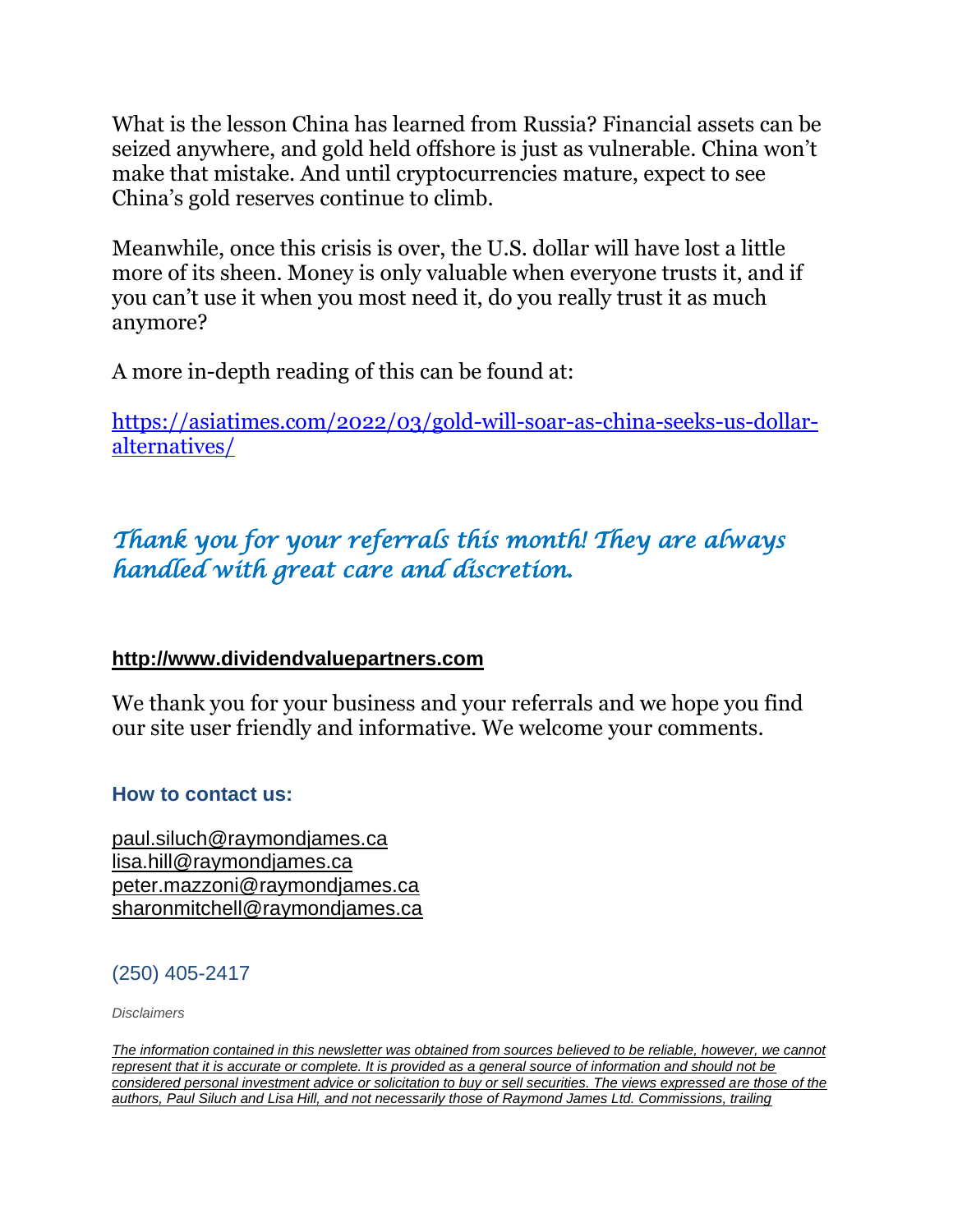*[commissions, management fees and expenses all may be associated with mutual funds. Please read the prospectus](https://na01.safelinks.protection.outlook.com/?url=https%3A%2F%2Furldefense.proofpoint.com%2Fv2%2Furl%3Fu%3Dhttps-3A__na01.safelinks.protection.outlook.com_-3Furl-3Dhttps-253A-252F-252Furldefense.proofpoint.com-252Fv2-252Furl-253Fu-253Dhttps-2D3A-5F-5Fnam11.safelinks.protection.outlook.com-5F-2D3Furl-2D3Dhttps-2D253A-2D252F-2D252Fowa-2D2Dkel.raymondjames.ca-2D252Fowa-2D252Fredir.aspx-2D253FSURL-2D253Dz0BxOCXDlQ-2D2DAad1f-2D5Fa9igaARxm5Rd1VXE7UcmD4mZ3IZiacj7DPTCG0AYQBpAGwAdABvADoAcABhAHUAbAAuAHMAaQBsAHUAYwBoAEAAcgBhAHkAbQBvAG4AZABqAGEAbQBlAHMALgBjAGEA-2D2526URL-2D253Dmailto-2D25253apaul.siluch-2D252540raymondjames.ca-2D26data-2D3D02-2D257C01-2D257C-2D257Cc172461ecbee4482512908d85e8192cf-2D257C84df9e7fe9f640afb435aaaaaaaaaaaa-2D257C1-2D257C0-2D257C637363258183635674-2D26sdata-2D3DYxnEd1j-2D252BPKZ7O-2D252BaYYWd4rEqnA-2D252FsZJqXh5i43hxevA-2D252Bk-2D253D-2D26reserved-2D3D0-2526d-253DDwMF-2Dg-2526c-253DK3dQCUGiI1B95NJ6cl3GoyhMW2dvBOfimZA-2D83UXll0-2526r-253D-5F6MBBSGYsFznIBwslhTiqBKEz4pHUCTd-5F9tbh-5FEpUMY-2526m-253D7qOaEnVxLdGuCP74qXGTNk9xkBSFm8R3CYYmRfTv9PQ-2526s-253DnStAVPWry0CYI3VlF6rPrM0m6uEmVBMWcLnjvw4FcOQ-2526e-253D-26data-3D04-257C01-257C-257Cd7befaa6204e4970b3c708d940d9c59b-257C84df9e7fe9f640afb435aaaaaaaaaaaa-257C1-257C0-257C637612126570777650-257CUnknown-257CTWFpbGZsb3d8eyJWIjoiMC4wLjAwMDAiLCJQIjoiV2luMzIiLCJBTiI6Ik1haWwiLCJXVCI6Mn0-253D-257C1000-26sdata-3DM49ZXdnspSFZQrK596fbGTlretjh3YLak2zax0lTRhA-253D-26reserved-3D0%26d%3DDwMGaQ%26c%3D6lBq1l7u-nYp55J7Pl8O6Ib5YT4g76ov0zCpXQrgS5M%26r%3DTmDOHaoWW3RetfvnGoPae_UczKZXXQgvJPe_P66GVYI%26m%3DHg8p8oxWBi-8j3HS2BzGxBvIXidcreERuI3mj9N1_KY%26s%3DcHHP8E9p-dpaWlcpnlZpqEr5EDq5pp8nszhdjMVBqLQ%26e%3D&data=04%7C01%7C%7C96eb5c23f77d45400b0d08d9c04986b6%7C84df9e7fe9f640afb435aaaaaaaaaaaa%7C1%7C0%7C637752244322531100%7CUnknown%7CTWFpbGZsb3d8eyJWIjoiMC4wLjAwMDAiLCJQIjoiV2luMzIiLCJBTiI6Ik1haWwiLCJXVCI6Mn0%3D%7C3000&sdata=IOWgM6HBm%2BEybcpihvxUsdyDQXvn5YirVzSXUwnElj4%3D&reserved=0)  [before investing. The indicated rates of return are the historical annual compounded total returns including changes in](https://na01.safelinks.protection.outlook.com/?url=https%3A%2F%2Furldefense.proofpoint.com%2Fv2%2Furl%3Fu%3Dhttps-3A__na01.safelinks.protection.outlook.com_-3Furl-3Dhttps-253A-252F-252Furldefense.proofpoint.com-252Fv2-252Furl-253Fu-253Dhttps-2D3A-5F-5Fnam11.safelinks.protection.outlook.com-5F-2D3Furl-2D3Dhttps-2D253A-2D252F-2D252Fowa-2D2Dkel.raymondjames.ca-2D252Fowa-2D252Fredir.aspx-2D253FSURL-2D253Dz0BxOCXDlQ-2D2DAad1f-2D5Fa9igaARxm5Rd1VXE7UcmD4mZ3IZiacj7DPTCG0AYQBpAGwAdABvADoAcABhAHUAbAAuAHMAaQBsAHUAYwBoAEAAcgBhAHkAbQBvAG4AZABqAGEAbQBlAHMALgBjAGEA-2D2526URL-2D253Dmailto-2D25253apaul.siluch-2D252540raymondjames.ca-2D26data-2D3D02-2D257C01-2D257C-2D257Cc172461ecbee4482512908d85e8192cf-2D257C84df9e7fe9f640afb435aaaaaaaaaaaa-2D257C1-2D257C0-2D257C637363258183635674-2D26sdata-2D3DYxnEd1j-2D252BPKZ7O-2D252BaYYWd4rEqnA-2D252FsZJqXh5i43hxevA-2D252Bk-2D253D-2D26reserved-2D3D0-2526d-253DDwMF-2Dg-2526c-253DK3dQCUGiI1B95NJ6cl3GoyhMW2dvBOfimZA-2D83UXll0-2526r-253D-5F6MBBSGYsFznIBwslhTiqBKEz4pHUCTd-5F9tbh-5FEpUMY-2526m-253D7qOaEnVxLdGuCP74qXGTNk9xkBSFm8R3CYYmRfTv9PQ-2526s-253DnStAVPWry0CYI3VlF6rPrM0m6uEmVBMWcLnjvw4FcOQ-2526e-253D-26data-3D04-257C01-257C-257Cd7befaa6204e4970b3c708d940d9c59b-257C84df9e7fe9f640afb435aaaaaaaaaaaa-257C1-257C0-257C637612126570777650-257CUnknown-257CTWFpbGZsb3d8eyJWIjoiMC4wLjAwMDAiLCJQIjoiV2luMzIiLCJBTiI6Ik1haWwiLCJXVCI6Mn0-253D-257C1000-26sdata-3DM49ZXdnspSFZQrK596fbGTlretjh3YLak2zax0lTRhA-253D-26reserved-3D0%26d%3DDwMGaQ%26c%3D6lBq1l7u-nYp55J7Pl8O6Ib5YT4g76ov0zCpXQrgS5M%26r%3DTmDOHaoWW3RetfvnGoPae_UczKZXXQgvJPe_P66GVYI%26m%3DHg8p8oxWBi-8j3HS2BzGxBvIXidcreERuI3mj9N1_KY%26s%3DcHHP8E9p-dpaWlcpnlZpqEr5EDq5pp8nszhdjMVBqLQ%26e%3D&data=04%7C01%7C%7C96eb5c23f77d45400b0d08d9c04986b6%7C84df9e7fe9f640afb435aaaaaaaaaaaa%7C1%7C0%7C637752244322531100%7CUnknown%7CTWFpbGZsb3d8eyJWIjoiMC4wLjAwMDAiLCJQIjoiV2luMzIiLCJBTiI6Ik1haWwiLCJXVCI6Mn0%3D%7C3000&sdata=IOWgM6HBm%2BEybcpihvxUsdyDQXvn5YirVzSXUwnElj4%3D&reserved=0)  [unit value and reinvestment of all distributions and do not take into account sales, redemption, distribution or optional](https://na01.safelinks.protection.outlook.com/?url=https%3A%2F%2Furldefense.proofpoint.com%2Fv2%2Furl%3Fu%3Dhttps-3A__na01.safelinks.protection.outlook.com_-3Furl-3Dhttps-253A-252F-252Furldefense.proofpoint.com-252Fv2-252Furl-253Fu-253Dhttps-2D3A-5F-5Fnam11.safelinks.protection.outlook.com-5F-2D3Furl-2D3Dhttps-2D253A-2D252F-2D252Fowa-2D2Dkel.raymondjames.ca-2D252Fowa-2D252Fredir.aspx-2D253FSURL-2D253Dz0BxOCXDlQ-2D2DAad1f-2D5Fa9igaARxm5Rd1VXE7UcmD4mZ3IZiacj7DPTCG0AYQBpAGwAdABvADoAcABhAHUAbAAuAHMAaQBsAHUAYwBoAEAAcgBhAHkAbQBvAG4AZABqAGEAbQBlAHMALgBjAGEA-2D2526URL-2D253Dmailto-2D25253apaul.siluch-2D252540raymondjames.ca-2D26data-2D3D02-2D257C01-2D257C-2D257Cc172461ecbee4482512908d85e8192cf-2D257C84df9e7fe9f640afb435aaaaaaaaaaaa-2D257C1-2D257C0-2D257C637363258183635674-2D26sdata-2D3DYxnEd1j-2D252BPKZ7O-2D252BaYYWd4rEqnA-2D252FsZJqXh5i43hxevA-2D252Bk-2D253D-2D26reserved-2D3D0-2526d-253DDwMF-2Dg-2526c-253DK3dQCUGiI1B95NJ6cl3GoyhMW2dvBOfimZA-2D83UXll0-2526r-253D-5F6MBBSGYsFznIBwslhTiqBKEz4pHUCTd-5F9tbh-5FEpUMY-2526m-253D7qOaEnVxLdGuCP74qXGTNk9xkBSFm8R3CYYmRfTv9PQ-2526s-253DnStAVPWry0CYI3VlF6rPrM0m6uEmVBMWcLnjvw4FcOQ-2526e-253D-26data-3D04-257C01-257C-257Cd7befaa6204e4970b3c708d940d9c59b-257C84df9e7fe9f640afb435aaaaaaaaaaaa-257C1-257C0-257C637612126570777650-257CUnknown-257CTWFpbGZsb3d8eyJWIjoiMC4wLjAwMDAiLCJQIjoiV2luMzIiLCJBTiI6Ik1haWwiLCJXVCI6Mn0-253D-257C1000-26sdata-3DM49ZXdnspSFZQrK596fbGTlretjh3YLak2zax0lTRhA-253D-26reserved-3D0%26d%3DDwMGaQ%26c%3D6lBq1l7u-nYp55J7Pl8O6Ib5YT4g76ov0zCpXQrgS5M%26r%3DTmDOHaoWW3RetfvnGoPae_UczKZXXQgvJPe_P66GVYI%26m%3DHg8p8oxWBi-8j3HS2BzGxBvIXidcreERuI3mj9N1_KY%26s%3DcHHP8E9p-dpaWlcpnlZpqEr5EDq5pp8nszhdjMVBqLQ%26e%3D&data=04%7C01%7C%7C96eb5c23f77d45400b0d08d9c04986b6%7C84df9e7fe9f640afb435aaaaaaaaaaaa%7C1%7C0%7C637752244322531100%7CUnknown%7CTWFpbGZsb3d8eyJWIjoiMC4wLjAwMDAiLCJQIjoiV2luMzIiLCJBTiI6Ik1haWwiLCJXVCI6Mn0%3D%7C3000&sdata=IOWgM6HBm%2BEybcpihvxUsdyDQXvn5YirVzSXUwnElj4%3D&reserved=0)  charges or income taxes payable by any [security holder that would have reduced returns. Mutual funds are not](https://na01.safelinks.protection.outlook.com/?url=https%3A%2F%2Furldefense.proofpoint.com%2Fv2%2Furl%3Fu%3Dhttps-3A__na01.safelinks.protection.outlook.com_-3Furl-3Dhttps-253A-252F-252Furldefense.proofpoint.com-252Fv2-252Furl-253Fu-253Dhttps-2D3A-5F-5Fnam11.safelinks.protection.outlook.com-5F-2D3Furl-2D3Dhttps-2D253A-2D252F-2D252Fowa-2D2Dkel.raymondjames.ca-2D252Fowa-2D252Fredir.aspx-2D253FSURL-2D253Dz0BxOCXDlQ-2D2DAad1f-2D5Fa9igaARxm5Rd1VXE7UcmD4mZ3IZiacj7DPTCG0AYQBpAGwAdABvADoAcABhAHUAbAAuAHMAaQBsAHUAYwBoAEAAcgBhAHkAbQBvAG4AZABqAGEAbQBlAHMALgBjAGEA-2D2526URL-2D253Dmailto-2D25253apaul.siluch-2D252540raymondjames.ca-2D26data-2D3D02-2D257C01-2D257C-2D257Cc172461ecbee4482512908d85e8192cf-2D257C84df9e7fe9f640afb435aaaaaaaaaaaa-2D257C1-2D257C0-2D257C637363258183635674-2D26sdata-2D3DYxnEd1j-2D252BPKZ7O-2D252BaYYWd4rEqnA-2D252FsZJqXh5i43hxevA-2D252Bk-2D253D-2D26reserved-2D3D0-2526d-253DDwMF-2Dg-2526c-253DK3dQCUGiI1B95NJ6cl3GoyhMW2dvBOfimZA-2D83UXll0-2526r-253D-5F6MBBSGYsFznIBwslhTiqBKEz4pHUCTd-5F9tbh-5FEpUMY-2526m-253D7qOaEnVxLdGuCP74qXGTNk9xkBSFm8R3CYYmRfTv9PQ-2526s-253DnStAVPWry0CYI3VlF6rPrM0m6uEmVBMWcLnjvw4FcOQ-2526e-253D-26data-3D04-257C01-257C-257Cd7befaa6204e4970b3c708d940d9c59b-257C84df9e7fe9f640afb435aaaaaaaaaaaa-257C1-257C0-257C637612126570777650-257CUnknown-257CTWFpbGZsb3d8eyJWIjoiMC4wLjAwMDAiLCJQIjoiV2luMzIiLCJBTiI6Ik1haWwiLCJXVCI6Mn0-253D-257C1000-26sdata-3DM49ZXdnspSFZQrK596fbGTlretjh3YLak2zax0lTRhA-253D-26reserved-3D0%26d%3DDwMGaQ%26c%3D6lBq1l7u-nYp55J7Pl8O6Ib5YT4g76ov0zCpXQrgS5M%26r%3DTmDOHaoWW3RetfvnGoPae_UczKZXXQgvJPe_P66GVYI%26m%3DHg8p8oxWBi-8j3HS2BzGxBvIXidcreERuI3mj9N1_KY%26s%3DcHHP8E9p-dpaWlcpnlZpqEr5EDq5pp8nszhdjMVBqLQ%26e%3D&data=04%7C01%7C%7C96eb5c23f77d45400b0d08d9c04986b6%7C84df9e7fe9f640afb435aaaaaaaaaaaa%7C1%7C0%7C637752244322531100%7CUnknown%7CTWFpbGZsb3d8eyJWIjoiMC4wLjAwMDAiLCJQIjoiV2luMzIiLCJBTiI6Ik1haWwiLCJXVCI6Mn0%3D%7C3000&sdata=IOWgM6HBm%2BEybcpihvxUsdyDQXvn5YirVzSXUwnElj4%3D&reserved=0)  [guaranteed, their values change frequently and past performance may not be repeated. This newsletter is intended](https://na01.safelinks.protection.outlook.com/?url=https%3A%2F%2Furldefense.proofpoint.com%2Fv2%2Furl%3Fu%3Dhttps-3A__na01.safelinks.protection.outlook.com_-3Furl-3Dhttps-253A-252F-252Furldefense.proofpoint.com-252Fv2-252Furl-253Fu-253Dhttps-2D3A-5F-5Fnam11.safelinks.protection.outlook.com-5F-2D3Furl-2D3Dhttps-2D253A-2D252F-2D252Fowa-2D2Dkel.raymondjames.ca-2D252Fowa-2D252Fredir.aspx-2D253FSURL-2D253Dz0BxOCXDlQ-2D2DAad1f-2D5Fa9igaARxm5Rd1VXE7UcmD4mZ3IZiacj7DPTCG0AYQBpAGwAdABvADoAcABhAHUAbAAuAHMAaQBsAHUAYwBoAEAAcgBhAHkAbQBvAG4AZABqAGEAbQBlAHMALgBjAGEA-2D2526URL-2D253Dmailto-2D25253apaul.siluch-2D252540raymondjames.ca-2D26data-2D3D02-2D257C01-2D257C-2D257Cc172461ecbee4482512908d85e8192cf-2D257C84df9e7fe9f640afb435aaaaaaaaaaaa-2D257C1-2D257C0-2D257C637363258183635674-2D26sdata-2D3DYxnEd1j-2D252BPKZ7O-2D252BaYYWd4rEqnA-2D252FsZJqXh5i43hxevA-2D252Bk-2D253D-2D26reserved-2D3D0-2526d-253DDwMF-2Dg-2526c-253DK3dQCUGiI1B95NJ6cl3GoyhMW2dvBOfimZA-2D83UXll0-2526r-253D-5F6MBBSGYsFznIBwslhTiqBKEz4pHUCTd-5F9tbh-5FEpUMY-2526m-253D7qOaEnVxLdGuCP74qXGTNk9xkBSFm8R3CYYmRfTv9PQ-2526s-253DnStAVPWry0CYI3VlF6rPrM0m6uEmVBMWcLnjvw4FcOQ-2526e-253D-26data-3D04-257C01-257C-257Cd7befaa6204e4970b3c708d940d9c59b-257C84df9e7fe9f640afb435aaaaaaaaaaaa-257C1-257C0-257C637612126570777650-257CUnknown-257CTWFpbGZsb3d8eyJWIjoiMC4wLjAwMDAiLCJQIjoiV2luMzIiLCJBTiI6Ik1haWwiLCJXVCI6Mn0-253D-257C1000-26sdata-3DM49ZXdnspSFZQrK596fbGTlretjh3YLak2zax0lTRhA-253D-26reserved-3D0%26d%3DDwMGaQ%26c%3D6lBq1l7u-nYp55J7Pl8O6Ib5YT4g76ov0zCpXQrgS5M%26r%3DTmDOHaoWW3RetfvnGoPae_UczKZXXQgvJPe_P66GVYI%26m%3DHg8p8oxWBi-8j3HS2BzGxBvIXidcreERuI3mj9N1_KY%26s%3DcHHP8E9p-dpaWlcpnlZpqEr5EDq5pp8nszhdjMVBqLQ%26e%3D&data=04%7C01%7C%7C96eb5c23f77d45400b0d08d9c04986b6%7C84df9e7fe9f640afb435aaaaaaaaaaaa%7C1%7C0%7C637752244322531100%7CUnknown%7CTWFpbGZsb3d8eyJWIjoiMC4wLjAwMDAiLCJQIjoiV2luMzIiLCJBTiI6Ik1haWwiLCJXVCI6Mn0%3D%7C3000&sdata=IOWgM6HBm%2BEybcpihvxUsdyDQXvn5YirVzSXUwnElj4%3D&reserved=0)  [for distribution only in those jurisdictions where Raymond James Ltd. is](https://na01.safelinks.protection.outlook.com/?url=https%3A%2F%2Furldefense.proofpoint.com%2Fv2%2Furl%3Fu%3Dhttps-3A__na01.safelinks.protection.outlook.com_-3Furl-3Dhttps-253A-252F-252Furldefense.proofpoint.com-252Fv2-252Furl-253Fu-253Dhttps-2D3A-5F-5Fnam11.safelinks.protection.outlook.com-5F-2D3Furl-2D3Dhttps-2D253A-2D252F-2D252Fowa-2D2Dkel.raymondjames.ca-2D252Fowa-2D252Fredir.aspx-2D253FSURL-2D253Dz0BxOCXDlQ-2D2DAad1f-2D5Fa9igaARxm5Rd1VXE7UcmD4mZ3IZiacj7DPTCG0AYQBpAGwAdABvADoAcABhAHUAbAAuAHMAaQBsAHUAYwBoAEAAcgBhAHkAbQBvAG4AZABqAGEAbQBlAHMALgBjAGEA-2D2526URL-2D253Dmailto-2D25253apaul.siluch-2D252540raymondjames.ca-2D26data-2D3D02-2D257C01-2D257C-2D257Cc172461ecbee4482512908d85e8192cf-2D257C84df9e7fe9f640afb435aaaaaaaaaaaa-2D257C1-2D257C0-2D257C637363258183635674-2D26sdata-2D3DYxnEd1j-2D252BPKZ7O-2D252BaYYWd4rEqnA-2D252FsZJqXh5i43hxevA-2D252Bk-2D253D-2D26reserved-2D3D0-2526d-253DDwMF-2Dg-2526c-253DK3dQCUGiI1B95NJ6cl3GoyhMW2dvBOfimZA-2D83UXll0-2526r-253D-5F6MBBSGYsFznIBwslhTiqBKEz4pHUCTd-5F9tbh-5FEpUMY-2526m-253D7qOaEnVxLdGuCP74qXGTNk9xkBSFm8R3CYYmRfTv9PQ-2526s-253DnStAVPWry0CYI3VlF6rPrM0m6uEmVBMWcLnjvw4FcOQ-2526e-253D-26data-3D04-257C01-257C-257Cd7befaa6204e4970b3c708d940d9c59b-257C84df9e7fe9f640afb435aaaaaaaaaaaa-257C1-257C0-257C637612126570777650-257CUnknown-257CTWFpbGZsb3d8eyJWIjoiMC4wLjAwMDAiLCJQIjoiV2luMzIiLCJBTiI6Ik1haWwiLCJXVCI6Mn0-253D-257C1000-26sdata-3DM49ZXdnspSFZQrK596fbGTlretjh3YLak2zax0lTRhA-253D-26reserved-3D0%26d%3DDwMGaQ%26c%3D6lBq1l7u-nYp55J7Pl8O6Ib5YT4g76ov0zCpXQrgS5M%26r%3DTmDOHaoWW3RetfvnGoPae_UczKZXXQgvJPe_P66GVYI%26m%3DHg8p8oxWBi-8j3HS2BzGxBvIXidcreERuI3mj9N1_KY%26s%3DcHHP8E9p-dpaWlcpnlZpqEr5EDq5pp8nszhdjMVBqLQ%26e%3D&data=04%7C01%7C%7C96eb5c23f77d45400b0d08d9c04986b6%7C84df9e7fe9f640afb435aaaaaaaaaaaa%7C1%7C0%7C637752244322531100%7CUnknown%7CTWFpbGZsb3d8eyJWIjoiMC4wLjAwMDAiLCJQIjoiV2luMzIiLCJBTiI6Ik1haWwiLCJXVCI6Mn0%3D%7C3000&sdata=IOWgM6HBm%2BEybcpihvxUsdyDQXvn5YirVzSXUwnElj4%3D&reserved=0) registered as a dealer in securities. Any [distribution or dissemination of this newsletter in any other jurisdiction is strictly prohibited. This newsletter is not](https://na01.safelinks.protection.outlook.com/?url=https%3A%2F%2Furldefense.proofpoint.com%2Fv2%2Furl%3Fu%3Dhttps-3A__na01.safelinks.protection.outlook.com_-3Furl-3Dhttps-253A-252F-252Furldefense.proofpoint.com-252Fv2-252Furl-253Fu-253Dhttps-2D3A-5F-5Fnam11.safelinks.protection.outlook.com-5F-2D3Furl-2D3Dhttps-2D253A-2D252F-2D252Fowa-2D2Dkel.raymondjames.ca-2D252Fowa-2D252Fredir.aspx-2D253FSURL-2D253Dz0BxOCXDlQ-2D2DAad1f-2D5Fa9igaARxm5Rd1VXE7UcmD4mZ3IZiacj7DPTCG0AYQBpAGwAdABvADoAcABhAHUAbAAuAHMAaQBsAHUAYwBoAEAAcgBhAHkAbQBvAG4AZABqAGEAbQBlAHMALgBjAGEA-2D2526URL-2D253Dmailto-2D25253apaul.siluch-2D252540raymondjames.ca-2D26data-2D3D02-2D257C01-2D257C-2D257Cc172461ecbee4482512908d85e8192cf-2D257C84df9e7fe9f640afb435aaaaaaaaaaaa-2D257C1-2D257C0-2D257C637363258183635674-2D26sdata-2D3DYxnEd1j-2D252BPKZ7O-2D252BaYYWd4rEqnA-2D252FsZJqXh5i43hxevA-2D252Bk-2D253D-2D26reserved-2D3D0-2526d-253DDwMF-2Dg-2526c-253DK3dQCUGiI1B95NJ6cl3GoyhMW2dvBOfimZA-2D83UXll0-2526r-253D-5F6MBBSGYsFznIBwslhTiqBKEz4pHUCTd-5F9tbh-5FEpUMY-2526m-253D7qOaEnVxLdGuCP74qXGTNk9xkBSFm8R3CYYmRfTv9PQ-2526s-253DnStAVPWry0CYI3VlF6rPrM0m6uEmVBMWcLnjvw4FcOQ-2526e-253D-26data-3D04-257C01-257C-257Cd7befaa6204e4970b3c708d940d9c59b-257C84df9e7fe9f640afb435aaaaaaaaaaaa-257C1-257C0-257C637612126570777650-257CUnknown-257CTWFpbGZsb3d8eyJWIjoiMC4wLjAwMDAiLCJQIjoiV2luMzIiLCJBTiI6Ik1haWwiLCJXVCI6Mn0-253D-257C1000-26sdata-3DM49ZXdnspSFZQrK596fbGTlretjh3YLak2zax0lTRhA-253D-26reserved-3D0%26d%3DDwMGaQ%26c%3D6lBq1l7u-nYp55J7Pl8O6Ib5YT4g76ov0zCpXQrgS5M%26r%3DTmDOHaoWW3RetfvnGoPae_UczKZXXQgvJPe_P66GVYI%26m%3DHg8p8oxWBi-8j3HS2BzGxBvIXidcreERuI3mj9N1_KY%26s%3DcHHP8E9p-dpaWlcpnlZpqEr5EDq5pp8nszhdjMVBqLQ%26e%3D&data=04%7C01%7C%7C96eb5c23f77d45400b0d08d9c04986b6%7C84df9e7fe9f640afb435aaaaaaaaaaaa%7C1%7C0%7C637752244322531100%7CUnknown%7CTWFpbGZsb3d8eyJWIjoiMC4wLjAwMDAiLCJQIjoiV2luMzIiLCJBTiI6Ik1haWwiLCJXVCI6Mn0%3D%7C3000&sdata=IOWgM6HBm%2BEybcpihvxUsdyDQXvn5YirVzSXUwnElj4%3D&reserved=0)  [intended for nor should it be distributed to any person in the USA. Raymond James Ltd. is a](https://na01.safelinks.protection.outlook.com/?url=https%3A%2F%2Furldefense.proofpoint.com%2Fv2%2Furl%3Fu%3Dhttps-3A__na01.safelinks.protection.outlook.com_-3Furl-3Dhttps-253A-252F-252Furldefense.proofpoint.com-252Fv2-252Furl-253Fu-253Dhttps-2D3A-5F-5Fnam11.safelinks.protection.outlook.com-5F-2D3Furl-2D3Dhttps-2D253A-2D252F-2D252Fowa-2D2Dkel.raymondjames.ca-2D252Fowa-2D252Fredir.aspx-2D253FSURL-2D253Dz0BxOCXDlQ-2D2DAad1f-2D5Fa9igaARxm5Rd1VXE7UcmD4mZ3IZiacj7DPTCG0AYQBpAGwAdABvADoAcABhAHUAbAAuAHMAaQBsAHUAYwBoAEAAcgBhAHkAbQBvAG4AZABqAGEAbQBlAHMALgBjAGEA-2D2526URL-2D253Dmailto-2D25253apaul.siluch-2D252540raymondjames.ca-2D26data-2D3D02-2D257C01-2D257C-2D257Cc172461ecbee4482512908d85e8192cf-2D257C84df9e7fe9f640afb435aaaaaaaaaaaa-2D257C1-2D257C0-2D257C637363258183635674-2D26sdata-2D3DYxnEd1j-2D252BPKZ7O-2D252BaYYWd4rEqnA-2D252FsZJqXh5i43hxevA-2D252Bk-2D253D-2D26reserved-2D3D0-2526d-253DDwMF-2Dg-2526c-253DK3dQCUGiI1B95NJ6cl3GoyhMW2dvBOfimZA-2D83UXll0-2526r-253D-5F6MBBSGYsFznIBwslhTiqBKEz4pHUCTd-5F9tbh-5FEpUMY-2526m-253D7qOaEnVxLdGuCP74qXGTNk9xkBSFm8R3CYYmRfTv9PQ-2526s-253DnStAVPWry0CYI3VlF6rPrM0m6uEmVBMWcLnjvw4FcOQ-2526e-253D-26data-3D04-257C01-257C-257Cd7befaa6204e4970b3c708d940d9c59b-257C84df9e7fe9f640afb435aaaaaaaaaaaa-257C1-257C0-257C637612126570777650-257CUnknown-257CTWFpbGZsb3d8eyJWIjoiMC4wLjAwMDAiLCJQIjoiV2luMzIiLCJBTiI6Ik1haWwiLCJXVCI6Mn0-253D-257C1000-26sdata-3DM49ZXdnspSFZQrK596fbGTlretjh3YLak2zax0lTRhA-253D-26reserved-3D0%26d%3DDwMGaQ%26c%3D6lBq1l7u-nYp55J7Pl8O6Ib5YT4g76ov0zCpXQrgS5M%26r%3DTmDOHaoWW3RetfvnGoPae_UczKZXXQgvJPe_P66GVYI%26m%3DHg8p8oxWBi-8j3HS2BzGxBvIXidcreERuI3mj9N1_KY%26s%3DcHHP8E9p-dpaWlcpnlZpqEr5EDq5pp8nszhdjMVBqLQ%26e%3D&data=04%7C01%7C%7C96eb5c23f77d45400b0d08d9c04986b6%7C84df9e7fe9f640afb435aaaaaaaaaaaa%7C1%7C0%7C637752244322531100%7CUnknown%7CTWFpbGZsb3d8eyJWIjoiMC4wLjAwMDAiLCJQIjoiV2luMzIiLCJBTiI6Ik1haWwiLCJXVCI6Mn0%3D%7C3000&sdata=IOWgM6HBm%2BEybcpihvxUsdyDQXvn5YirVzSXUwnElj4%3D&reserved=0) member of the Canadian [Investor Protection Fund.](https://na01.safelinks.protection.outlook.com/?url=https%3A%2F%2Furldefense.proofpoint.com%2Fv2%2Furl%3Fu%3Dhttps-3A__na01.safelinks.protection.outlook.com_-3Furl-3Dhttps-253A-252F-252Furldefense.proofpoint.com-252Fv2-252Furl-253Fu-253Dhttps-2D3A-5F-5Fnam11.safelinks.protection.outlook.com-5F-2D3Furl-2D3Dhttps-2D253A-2D252F-2D252Fowa-2D2Dkel.raymondjames.ca-2D252Fowa-2D252Fredir.aspx-2D253FSURL-2D253Dz0BxOCXDlQ-2D2DAad1f-2D5Fa9igaARxm5Rd1VXE7UcmD4mZ3IZiacj7DPTCG0AYQBpAGwAdABvADoAcABhAHUAbAAuAHMAaQBsAHUAYwBoAEAAcgBhAHkAbQBvAG4AZABqAGEAbQBlAHMALgBjAGEA-2D2526URL-2D253Dmailto-2D25253apaul.siluch-2D252540raymondjames.ca-2D26data-2D3D02-2D257C01-2D257C-2D257Cc172461ecbee4482512908d85e8192cf-2D257C84df9e7fe9f640afb435aaaaaaaaaaaa-2D257C1-2D257C0-2D257C637363258183635674-2D26sdata-2D3DYxnEd1j-2D252BPKZ7O-2D252BaYYWd4rEqnA-2D252FsZJqXh5i43hxevA-2D252Bk-2D253D-2D26reserved-2D3D0-2526d-253DDwMF-2Dg-2526c-253DK3dQCUGiI1B95NJ6cl3GoyhMW2dvBOfimZA-2D83UXll0-2526r-253D-5F6MBBSGYsFznIBwslhTiqBKEz4pHUCTd-5F9tbh-5FEpUMY-2526m-253D7qOaEnVxLdGuCP74qXGTNk9xkBSFm8R3CYYmRfTv9PQ-2526s-253DnStAVPWry0CYI3VlF6rPrM0m6uEmVBMWcLnjvw4FcOQ-2526e-253D-26data-3D04-257C01-257C-257Cd7befaa6204e4970b3c708d940d9c59b-257C84df9e7fe9f640afb435aaaaaaaaaaaa-257C1-257C0-257C637612126570777650-257CUnknown-257CTWFpbGZsb3d8eyJWIjoiMC4wLjAwMDAiLCJQIjoiV2luMzIiLCJBTiI6Ik1haWwiLCJXVCI6Mn0-253D-257C1000-26sdata-3DM49ZXdnspSFZQrK596fbGTlretjh3YLak2zax0lTRhA-253D-26reserved-3D0%26d%3DDwMGaQ%26c%3D6lBq1l7u-nYp55J7Pl8O6Ib5YT4g76ov0zCpXQrgS5M%26r%3DTmDOHaoWW3RetfvnGoPae_UczKZXXQgvJPe_P66GVYI%26m%3DHg8p8oxWBi-8j3HS2BzGxBvIXidcreERuI3mj9N1_KY%26s%3DcHHP8E9p-dpaWlcpnlZpqEr5EDq5pp8nszhdjMVBqLQ%26e%3D&data=04%7C01%7C%7C96eb5c23f77d45400b0d08d9c04986b6%7C84df9e7fe9f640afb435aaaaaaaaaaaa%7C1%7C0%7C637752244322531100%7CUnknown%7CTWFpbGZsb3d8eyJWIjoiMC4wLjAwMDAiLCJQIjoiV2luMzIiLCJBTiI6Ik1haWwiLCJXVCI6Mn0%3D%7C3000&sdata=IOWgM6HBm%2BEybcpihvxUsdyDQXvn5YirVzSXUwnElj4%3D&reserved=0)* 

*[Raymond James does not accept orders and/or instructions regarding your account by e-mail, voice mail, fax or any](https://na01.safelinks.protection.outlook.com/?url=https%3A%2F%2Furldefense.proofpoint.com%2Fv2%2Furl%3Fu%3Dhttps-3A__na01.safelinks.protection.outlook.com_-3Furl-3Dhttps-253A-252F-252Furldefense.proofpoint.com-252Fv2-252Furl-253Fu-253Dhttps-2D3A-5F-5Fnam11.safelinks.protection.outlook.com-5F-2D3Furl-2D3Dhttps-2D253A-2D252F-2D252Fowa-2D2Dkel.raymondjames.ca-2D252Fowa-2D252Fredir.aspx-2D253FSURL-2D253Dz0BxOCXDlQ-2D2DAad1f-2D5Fa9igaARxm5Rd1VXE7UcmD4mZ3IZiacj7DPTCG0AYQBpAGwAdABvADoAcABhAHUAbAAuAHMAaQBsAHUAYwBoAEAAcgBhAHkAbQBvAG4AZABqAGEAbQBlAHMALgBjAGEA-2D2526URL-2D253Dmailto-2D25253apaul.siluch-2D252540raymondjames.ca-2D26data-2D3D02-2D257C01-2D257C-2D257Cc172461ecbee4482512908d85e8192cf-2D257C84df9e7fe9f640afb435aaaaaaaaaaaa-2D257C1-2D257C0-2D257C637363258183645669-2D26sdata-2D3DjKvjWtH2krR43u3J3z5Cv9nHD0QMiBAUf4SY0jMfuYE-2D253D-2D26reserved-2D3D0-2526d-253DDwMF-2Dg-2526c-253DK3dQCUGiI1B95NJ6cl3GoyhMW2dvBOfimZA-2D83UXll0-2526r-253D-5F6MBBSGYsFznIBwslhTiqBKEz4pHUCTd-5F9tbh-5FEpUMY-2526m-253D7qOaEnVxLdGuCP74qXGTNk9xkBSFm8R3CYYmRfTv9PQ-2526s-253Dm8uHgNiRKEtIPVRoT8MsE-2DO97e6Q7JVm8rnhQdyv494-2526e-253D-26data-3D04-257C01-257C-257Cd7befaa6204e4970b3c708d940d9c59b-257C84df9e7fe9f640afb435aaaaaaaaaaaa-257C1-257C0-257C637612126570787644-257CUnknown-257CTWFpbGZsb3d8eyJWIjoiMC4wLjAwMDAiLCJQIjoiV2luMzIiLCJBTiI6Ik1haWwiLCJXVCI6Mn0-253D-257C1000-26sdata-3D73rUPtlV6R5leOKwzO7FnFM8Vfz2thT34FLtm0IZenI-253D-26reserved-3D0%26d%3DDwMGaQ%26c%3D6lBq1l7u-nYp55J7Pl8O6Ib5YT4g76ov0zCpXQrgS5M%26r%3DTmDOHaoWW3RetfvnGoPae_UczKZXXQgvJPe_P66GVYI%26m%3DHg8p8oxWBi-8j3HS2BzGxBvIXidcreERuI3mj9N1_KY%26s%3D2XgYxVCBAVM_CI5HBqty2fhaeBv1f4pm0YVgRd7upBg%26e%3D&data=04%7C01%7C%7C96eb5c23f77d45400b0d08d9c04986b6%7C84df9e7fe9f640afb435aaaaaaaaaaaa%7C1%7C0%7C637752244322541090%7CUnknown%7CTWFpbGZsb3d8eyJWIjoiMC4wLjAwMDAiLCJQIjoiV2luMzIiLCJBTiI6Ik1haWwiLCJXVCI6Mn0%3D%7C3000&sdata=VA2lcUupNzBJRt6m4FSTpV4CSKTj7daXgpJXTjUV%2F2k%3D&reserved=0)  [alternate method. Transactional details do not supersede normal trade confirmations or statements. E-mail sent](https://na01.safelinks.protection.outlook.com/?url=https%3A%2F%2Furldefense.proofpoint.com%2Fv2%2Furl%3Fu%3Dhttps-3A__na01.safelinks.protection.outlook.com_-3Furl-3Dhttps-253A-252F-252Furldefense.proofpoint.com-252Fv2-252Furl-253Fu-253Dhttps-2D3A-5F-5Fnam11.safelinks.protection.outlook.com-5F-2D3Furl-2D3Dhttps-2D253A-2D252F-2D252Fowa-2D2Dkel.raymondjames.ca-2D252Fowa-2D252Fredir.aspx-2D253FSURL-2D253Dz0BxOCXDlQ-2D2DAad1f-2D5Fa9igaARxm5Rd1VXE7UcmD4mZ3IZiacj7DPTCG0AYQBpAGwAdABvADoAcABhAHUAbAAuAHMAaQBsAHUAYwBoAEAAcgBhAHkAbQBvAG4AZABqAGEAbQBlAHMALgBjAGEA-2D2526URL-2D253Dmailto-2D25253apaul.siluch-2D252540raymondjames.ca-2D26data-2D3D02-2D257C01-2D257C-2D257Cc172461ecbee4482512908d85e8192cf-2D257C84df9e7fe9f640afb435aaaaaaaaaaaa-2D257C1-2D257C0-2D257C637363258183645669-2D26sdata-2D3DjKvjWtH2krR43u3J3z5Cv9nHD0QMiBAUf4SY0jMfuYE-2D253D-2D26reserved-2D3D0-2526d-253DDwMF-2Dg-2526c-253DK3dQCUGiI1B95NJ6cl3GoyhMW2dvBOfimZA-2D83UXll0-2526r-253D-5F6MBBSGYsFznIBwslhTiqBKEz4pHUCTd-5F9tbh-5FEpUMY-2526m-253D7qOaEnVxLdGuCP74qXGTNk9xkBSFm8R3CYYmRfTv9PQ-2526s-253Dm8uHgNiRKEtIPVRoT8MsE-2DO97e6Q7JVm8rnhQdyv494-2526e-253D-26data-3D04-257C01-257C-257Cd7befaa6204e4970b3c708d940d9c59b-257C84df9e7fe9f640afb435aaaaaaaaaaaa-257C1-257C0-257C637612126570787644-257CUnknown-257CTWFpbGZsb3d8eyJWIjoiMC4wLjAwMDAiLCJQIjoiV2luMzIiLCJBTiI6Ik1haWwiLCJXVCI6Mn0-253D-257C1000-26sdata-3D73rUPtlV6R5leOKwzO7FnFM8Vfz2thT34FLtm0IZenI-253D-26reserved-3D0%26d%3DDwMGaQ%26c%3D6lBq1l7u-nYp55J7Pl8O6Ib5YT4g76ov0zCpXQrgS5M%26r%3DTmDOHaoWW3RetfvnGoPae_UczKZXXQgvJPe_P66GVYI%26m%3DHg8p8oxWBi-8j3HS2BzGxBvIXidcreERuI3mj9N1_KY%26s%3D2XgYxVCBAVM_CI5HBqty2fhaeBv1f4pm0YVgRd7upBg%26e%3D&data=04%7C01%7C%7C96eb5c23f77d45400b0d08d9c04986b6%7C84df9e7fe9f640afb435aaaaaaaaaaaa%7C1%7C0%7C637752244322541090%7CUnknown%7CTWFpbGZsb3d8eyJWIjoiMC4wLjAwMDAiLCJQIjoiV2luMzIiLCJBTiI6Ik1haWwiLCJXVCI6Mn0%3D%7C3000&sdata=VA2lcUupNzBJRt6m4FSTpV4CSKTj7daXgpJXTjUV%2F2k%3D&reserved=0)  [through the Internet is not secure or confidential. We reserve the right to monitor](https://na01.safelinks.protection.outlook.com/?url=https%3A%2F%2Furldefense.proofpoint.com%2Fv2%2Furl%3Fu%3Dhttps-3A__na01.safelinks.protection.outlook.com_-3Furl-3Dhttps-253A-252F-252Furldefense.proofpoint.com-252Fv2-252Furl-253Fu-253Dhttps-2D3A-5F-5Fnam11.safelinks.protection.outlook.com-5F-2D3Furl-2D3Dhttps-2D253A-2D252F-2D252Fowa-2D2Dkel.raymondjames.ca-2D252Fowa-2D252Fredir.aspx-2D253FSURL-2D253Dz0BxOCXDlQ-2D2DAad1f-2D5Fa9igaARxm5Rd1VXE7UcmD4mZ3IZiacj7DPTCG0AYQBpAGwAdABvADoAcABhAHUAbAAuAHMAaQBsAHUAYwBoAEAAcgBhAHkAbQBvAG4AZABqAGEAbQBlAHMALgBjAGEA-2D2526URL-2D253Dmailto-2D25253apaul.siluch-2D252540raymondjames.ca-2D26data-2D3D02-2D257C01-2D257C-2D257Cc172461ecbee4482512908d85e8192cf-2D257C84df9e7fe9f640afb435aaaaaaaaaaaa-2D257C1-2D257C0-2D257C637363258183645669-2D26sdata-2D3DjKvjWtH2krR43u3J3z5Cv9nHD0QMiBAUf4SY0jMfuYE-2D253D-2D26reserved-2D3D0-2526d-253DDwMF-2Dg-2526c-253DK3dQCUGiI1B95NJ6cl3GoyhMW2dvBOfimZA-2D83UXll0-2526r-253D-5F6MBBSGYsFznIBwslhTiqBKEz4pHUCTd-5F9tbh-5FEpUMY-2526m-253D7qOaEnVxLdGuCP74qXGTNk9xkBSFm8R3CYYmRfTv9PQ-2526s-253Dm8uHgNiRKEtIPVRoT8MsE-2DO97e6Q7JVm8rnhQdyv494-2526e-253D-26data-3D04-257C01-257C-257Cd7befaa6204e4970b3c708d940d9c59b-257C84df9e7fe9f640afb435aaaaaaaaaaaa-257C1-257C0-257C637612126570787644-257CUnknown-257CTWFpbGZsb3d8eyJWIjoiMC4wLjAwMDAiLCJQIjoiV2luMzIiLCJBTiI6Ik1haWwiLCJXVCI6Mn0-253D-257C1000-26sdata-3D73rUPtlV6R5leOKwzO7FnFM8Vfz2thT34FLtm0IZenI-253D-26reserved-3D0%26d%3DDwMGaQ%26c%3D6lBq1l7u-nYp55J7Pl8O6Ib5YT4g76ov0zCpXQrgS5M%26r%3DTmDOHaoWW3RetfvnGoPae_UczKZXXQgvJPe_P66GVYI%26m%3DHg8p8oxWBi-8j3HS2BzGxBvIXidcreERuI3mj9N1_KY%26s%3D2XgYxVCBAVM_CI5HBqty2fhaeBv1f4pm0YVgRd7upBg%26e%3D&data=04%7C01%7C%7C96eb5c23f77d45400b0d08d9c04986b6%7C84df9e7fe9f640afb435aaaaaaaaaaaa%7C1%7C0%7C637752244322541090%7CUnknown%7CTWFpbGZsb3d8eyJWIjoiMC4wLjAwMDAiLCJQIjoiV2luMzIiLCJBTiI6Ik1haWwiLCJXVCI6Mn0%3D%7C3000&sdata=VA2lcUupNzBJRt6m4FSTpV4CSKTj7daXgpJXTjUV%2F2k%3D&reserved=0) all e-mail.*

*[Any information provided in this e-mail has been prepared from](https://na01.safelinks.protection.outlook.com/?url=https%3A%2F%2Furldefense.proofpoint.com%2Fv2%2Furl%3Fu%3Dhttps-3A__na01.safelinks.protection.outlook.com_-3Furl-3Dhttps-253A-252F-252Furldefense.proofpoint.com-252Fv2-252Furl-253Fu-253Dhttps-2D3A-5F-5Fnam11.safelinks.protection.outlook.com-5F-2D3Furl-2D3Dhttps-2D253A-2D252F-2D252Fowa-2D2Dkel.raymondjames.ca-2D252Fowa-2D252Fredir.aspx-2D253FSURL-2D253Dz0BxOCXDlQ-2D2DAad1f-2D5Fa9igaARxm5Rd1VXE7UcmD4mZ3IZiacj7DPTCG0AYQBpAGwAdABvADoAcABhAHUAbAAuAHMAaQBsAHUAYwBoAEAAcgBhAHkAbQBvAG4AZABqAGEAbQBlAHMALgBjAGEA-2D2526URL-2D253Dmailto-2D25253apaul.siluch-2D252540raymondjames.ca-2D26data-2D3D02-2D257C01-2D257C-2D257Cc172461ecbee4482512908d85e8192cf-2D257C84df9e7fe9f640afb435aaaaaaaaaaaa-2D257C1-2D257C0-2D257C637363258183645669-2D26sdata-2D3DjKvjWtH2krR43u3J3z5Cv9nHD0QMiBAUf4SY0jMfuYE-2D253D-2D26reserved-2D3D0-2526d-253DDwMF-2Dg-2526c-253DK3dQCUGiI1B95NJ6cl3GoyhMW2dvBOfimZA-2D83UXll0-2526r-253D-5F6MBBSGYsFznIBwslhTiqBKEz4pHUCTd-5F9tbh-5FEpUMY-2526m-253D7qOaEnVxLdGuCP74qXGTNk9xkBSFm8R3CYYmRfTv9PQ-2526s-253Dm8uHgNiRKEtIPVRoT8MsE-2DO97e6Q7JVm8rnhQdyv494-2526e-253D-26data-3D04-257C01-257C-257Cd7befaa6204e4970b3c708d940d9c59b-257C84df9e7fe9f640afb435aaaaaaaaaaaa-257C1-257C0-257C637612126570797642-257CUnknown-257CTWFpbGZsb3d8eyJWIjoiMC4wLjAwMDAiLCJQIjoiV2luMzIiLCJBTiI6Ik1haWwiLCJXVCI6Mn0-253D-257C1000-26sdata-3Dl9-252FvkX2Z97-252FYx3-252FH5lu-252F34o-252B-252BoQHQnEbtpxd-252FTqqdVE-253D-26reserved-3D0%26d%3DDwMGaQ%26c%3D6lBq1l7u-nYp55J7Pl8O6Ib5YT4g76ov0zCpXQrgS5M%26r%3DTmDOHaoWW3RetfvnGoPae_UczKZXXQgvJPe_P66GVYI%26m%3DHg8p8oxWBi-8j3HS2BzGxBvIXidcreERuI3mj9N1_KY%26s%3DlZb8JuoyZ_axPEXYAs2K8KPGqV8PNgyOIrD4K9Cf6x8%26e%3D&data=04%7C01%7C%7C96eb5c23f77d45400b0d08d9c04986b6%7C84df9e7fe9f640afb435aaaaaaaaaaaa%7C1%7C0%7C637752244322551095%7CUnknown%7CTWFpbGZsb3d8eyJWIjoiMC4wLjAwMDAiLCJQIjoiV2luMzIiLCJBTiI6Ik1haWwiLCJXVCI6Mn0%3D%7C3000&sdata=0N%2FKMRhJBPZcqlFDlt0B2iha1Sofl5j030YQWQxtAs0%3D&reserved=0) sources believed to be reliable, but is not guaranteed [by Raymond James and is not a complete summary or statement of all available data necessary for making an](https://na01.safelinks.protection.outlook.com/?url=https%3A%2F%2Furldefense.proofpoint.com%2Fv2%2Furl%3Fu%3Dhttps-3A__na01.safelinks.protection.outlook.com_-3Furl-3Dhttps-253A-252F-252Furldefense.proofpoint.com-252Fv2-252Furl-253Fu-253Dhttps-2D3A-5F-5Fnam11.safelinks.protection.outlook.com-5F-2D3Furl-2D3Dhttps-2D253A-2D252F-2D252Fowa-2D2Dkel.raymondjames.ca-2D252Fowa-2D252Fredir.aspx-2D253FSURL-2D253Dz0BxOCXDlQ-2D2DAad1f-2D5Fa9igaARxm5Rd1VXE7UcmD4mZ3IZiacj7DPTCG0AYQBpAGwAdABvADoAcABhAHUAbAAuAHMAaQBsAHUAYwBoAEAAcgBhAHkAbQBvAG4AZABqAGEAbQBlAHMALgBjAGEA-2D2526URL-2D253Dmailto-2D25253apaul.siluch-2D252540raymondjames.ca-2D26data-2D3D02-2D257C01-2D257C-2D257Cc172461ecbee4482512908d85e8192cf-2D257C84df9e7fe9f640afb435aaaaaaaaaaaa-2D257C1-2D257C0-2D257C637363258183645669-2D26sdata-2D3DjKvjWtH2krR43u3J3z5Cv9nHD0QMiBAUf4SY0jMfuYE-2D253D-2D26reserved-2D3D0-2526d-253DDwMF-2Dg-2526c-253DK3dQCUGiI1B95NJ6cl3GoyhMW2dvBOfimZA-2D83UXll0-2526r-253D-5F6MBBSGYsFznIBwslhTiqBKEz4pHUCTd-5F9tbh-5FEpUMY-2526m-253D7qOaEnVxLdGuCP74qXGTNk9xkBSFm8R3CYYmRfTv9PQ-2526s-253Dm8uHgNiRKEtIPVRoT8MsE-2DO97e6Q7JVm8rnhQdyv494-2526e-253D-26data-3D04-257C01-257C-257Cd7befaa6204e4970b3c708d940d9c59b-257C84df9e7fe9f640afb435aaaaaaaaaaaa-257C1-257C0-257C637612126570797642-257CUnknown-257CTWFpbGZsb3d8eyJWIjoiMC4wLjAwMDAiLCJQIjoiV2luMzIiLCJBTiI6Ik1haWwiLCJXVCI6Mn0-253D-257C1000-26sdata-3Dl9-252FvkX2Z97-252FYx3-252FH5lu-252F34o-252B-252BoQHQnEbtpxd-252FTqqdVE-253D-26reserved-3D0%26d%3DDwMGaQ%26c%3D6lBq1l7u-nYp55J7Pl8O6Ib5YT4g76ov0zCpXQrgS5M%26r%3DTmDOHaoWW3RetfvnGoPae_UczKZXXQgvJPe_P66GVYI%26m%3DHg8p8oxWBi-8j3HS2BzGxBvIXidcreERuI3mj9N1_KY%26s%3DlZb8JuoyZ_axPEXYAs2K8KPGqV8PNgyOIrD4K9Cf6x8%26e%3D&data=04%7C01%7C%7C96eb5c23f77d45400b0d08d9c04986b6%7C84df9e7fe9f640afb435aaaaaaaaaaaa%7C1%7C0%7C637752244322551095%7CUnknown%7CTWFpbGZsb3d8eyJWIjoiMC4wLjAwMDAiLCJQIjoiV2luMzIiLCJBTiI6Ik1haWwiLCJXVCI6Mn0%3D%7C3000&sdata=0N%2FKMRhJBPZcqlFDlt0B2iha1Sofl5j030YQWQxtAs0%3D&reserved=0)  [investment decision. Any information provided is for informational purposes only and does not constitute a](https://na01.safelinks.protection.outlook.com/?url=https%3A%2F%2Furldefense.proofpoint.com%2Fv2%2Furl%3Fu%3Dhttps-3A__na01.safelinks.protection.outlook.com_-3Furl-3Dhttps-253A-252F-252Furldefense.proofpoint.com-252Fv2-252Furl-253Fu-253Dhttps-2D3A-5F-5Fnam11.safelinks.protection.outlook.com-5F-2D3Furl-2D3Dhttps-2D253A-2D252F-2D252Fowa-2D2Dkel.raymondjames.ca-2D252Fowa-2D252Fredir.aspx-2D253FSURL-2D253Dz0BxOCXDlQ-2D2DAad1f-2D5Fa9igaARxm5Rd1VXE7UcmD4mZ3IZiacj7DPTCG0AYQBpAGwAdABvADoAcABhAHUAbAAuAHMAaQBsAHUAYwBoAEAAcgBhAHkAbQBvAG4AZABqAGEAbQBlAHMALgBjAGEA-2D2526URL-2D253Dmailto-2D25253apaul.siluch-2D252540raymondjames.ca-2D26data-2D3D02-2D257C01-2D257C-2D257Cc172461ecbee4482512908d85e8192cf-2D257C84df9e7fe9f640afb435aaaaaaaaaaaa-2D257C1-2D257C0-2D257C637363258183645669-2D26sdata-2D3DjKvjWtH2krR43u3J3z5Cv9nHD0QMiBAUf4SY0jMfuYE-2D253D-2D26reserved-2D3D0-2526d-253DDwMF-2Dg-2526c-253DK3dQCUGiI1B95NJ6cl3GoyhMW2dvBOfimZA-2D83UXll0-2526r-253D-5F6MBBSGYsFznIBwslhTiqBKEz4pHUCTd-5F9tbh-5FEpUMY-2526m-253D7qOaEnVxLdGuCP74qXGTNk9xkBSFm8R3CYYmRfTv9PQ-2526s-253Dm8uHgNiRKEtIPVRoT8MsE-2DO97e6Q7JVm8rnhQdyv494-2526e-253D-26data-3D04-257C01-257C-257Cd7befaa6204e4970b3c708d940d9c59b-257C84df9e7fe9f640afb435aaaaaaaaaaaa-257C1-257C0-257C637612126570797642-257CUnknown-257CTWFpbGZsb3d8eyJWIjoiMC4wLjAwMDAiLCJQIjoiV2luMzIiLCJBTiI6Ik1haWwiLCJXVCI6Mn0-253D-257C1000-26sdata-3Dl9-252FvkX2Z97-252FYx3-252FH5lu-252F34o-252B-252BoQHQnEbtpxd-252FTqqdVE-253D-26reserved-3D0%26d%3DDwMGaQ%26c%3D6lBq1l7u-nYp55J7Pl8O6Ib5YT4g76ov0zCpXQrgS5M%26r%3DTmDOHaoWW3RetfvnGoPae_UczKZXXQgvJPe_P66GVYI%26m%3DHg8p8oxWBi-8j3HS2BzGxBvIXidcreERuI3mj9N1_KY%26s%3DlZb8JuoyZ_axPEXYAs2K8KPGqV8PNgyOIrD4K9Cf6x8%26e%3D&data=04%7C01%7C%7C96eb5c23f77d45400b0d08d9c04986b6%7C84df9e7fe9f640afb435aaaaaaaaaaaa%7C1%7C0%7C637752244322551095%7CUnknown%7CTWFpbGZsb3d8eyJWIjoiMC4wLjAwMDAiLCJQIjoiV2luMzIiLCJBTiI6Ik1haWwiLCJXVCI6Mn0%3D%7C3000&sdata=0N%2FKMRhJBPZcqlFDlt0B2iha1Sofl5j030YQWQxtAs0%3D&reserved=0)  [recommendation. Raymond James and its employees may own options, rights or warrants to purchase any of the](https://na01.safelinks.protection.outlook.com/?url=https%3A%2F%2Furldefense.proofpoint.com%2Fv2%2Furl%3Fu%3Dhttps-3A__na01.safelinks.protection.outlook.com_-3Furl-3Dhttps-253A-252F-252Furldefense.proofpoint.com-252Fv2-252Furl-253Fu-253Dhttps-2D3A-5F-5Fnam11.safelinks.protection.outlook.com-5F-2D3Furl-2D3Dhttps-2D253A-2D252F-2D252Fowa-2D2Dkel.raymondjames.ca-2D252Fowa-2D252Fredir.aspx-2D253FSURL-2D253Dz0BxOCXDlQ-2D2DAad1f-2D5Fa9igaARxm5Rd1VXE7UcmD4mZ3IZiacj7DPTCG0AYQBpAGwAdABvADoAcABhAHUAbAAuAHMAaQBsAHUAYwBoAEAAcgBhAHkAbQBvAG4AZABqAGEAbQBlAHMALgBjAGEA-2D2526URL-2D253Dmailto-2D25253apaul.siluch-2D252540raymondjames.ca-2D26data-2D3D02-2D257C01-2D257C-2D257Cc172461ecbee4482512908d85e8192cf-2D257C84df9e7fe9f640afb435aaaaaaaaaaaa-2D257C1-2D257C0-2D257C637363258183645669-2D26sdata-2D3DjKvjWtH2krR43u3J3z5Cv9nHD0QMiBAUf4SY0jMfuYE-2D253D-2D26reserved-2D3D0-2526d-253DDwMF-2Dg-2526c-253DK3dQCUGiI1B95NJ6cl3GoyhMW2dvBOfimZA-2D83UXll0-2526r-253D-5F6MBBSGYsFznIBwslhTiqBKEz4pHUCTd-5F9tbh-5FEpUMY-2526m-253D7qOaEnVxLdGuCP74qXGTNk9xkBSFm8R3CYYmRfTv9PQ-2526s-253Dm8uHgNiRKEtIPVRoT8MsE-2DO97e6Q7JVm8rnhQdyv494-2526e-253D-26data-3D04-257C01-257C-257Cd7befaa6204e4970b3c708d940d9c59b-257C84df9e7fe9f640afb435aaaaaaaaaaaa-257C1-257C0-257C637612126570797642-257CUnknown-257CTWFpbGZsb3d8eyJWIjoiMC4wLjAwMDAiLCJQIjoiV2luMzIiLCJBTiI6Ik1haWwiLCJXVCI6Mn0-253D-257C1000-26sdata-3Dl9-252FvkX2Z97-252FYx3-252FH5lu-252F34o-252B-252BoQHQnEbtpxd-252FTqqdVE-253D-26reserved-3D0%26d%3DDwMGaQ%26c%3D6lBq1l7u-nYp55J7Pl8O6Ib5YT4g76ov0zCpXQrgS5M%26r%3DTmDOHaoWW3RetfvnGoPae_UczKZXXQgvJPe_P66GVYI%26m%3DHg8p8oxWBi-8j3HS2BzGxBvIXidcreERuI3mj9N1_KY%26s%3DlZb8JuoyZ_axPEXYAs2K8KPGqV8PNgyOIrD4K9Cf6x8%26e%3D&data=04%7C01%7C%7C96eb5c23f77d45400b0d08d9c04986b6%7C84df9e7fe9f640afb435aaaaaaaaaaaa%7C1%7C0%7C637752244322551095%7CUnknown%7CTWFpbGZsb3d8eyJWIjoiMC4wLjAwMDAiLCJQIjoiV2luMzIiLCJBTiI6Ik1haWwiLCJXVCI6Mn0%3D%7C3000&sdata=0N%2FKMRhJBPZcqlFDlt0B2iha1Sofl5j030YQWQxtAs0%3D&reserved=0)  [securities mentioned in e-mail. This e-mail is intended only for the person or entity to which it is addressed and may](https://na01.safelinks.protection.outlook.com/?url=https%3A%2F%2Furldefense.proofpoint.com%2Fv2%2Furl%3Fu%3Dhttps-3A__na01.safelinks.protection.outlook.com_-3Furl-3Dhttps-253A-252F-252Furldefense.proofpoint.com-252Fv2-252Furl-253Fu-253Dhttps-2D3A-5F-5Fnam11.safelinks.protection.outlook.com-5F-2D3Furl-2D3Dhttps-2D253A-2D252F-2D252Fowa-2D2Dkel.raymondjames.ca-2D252Fowa-2D252Fredir.aspx-2D253FSURL-2D253Dz0BxOCXDlQ-2D2DAad1f-2D5Fa9igaARxm5Rd1VXE7UcmD4mZ3IZiacj7DPTCG0AYQBpAGwAdABvADoAcABhAHUAbAAuAHMAaQBsAHUAYwBoAEAAcgBhAHkAbQBvAG4AZABqAGEAbQBlAHMALgBjAGEA-2D2526URL-2D253Dmailto-2D25253apaul.siluch-2D252540raymondjames.ca-2D26data-2D3D02-2D257C01-2D257C-2D257Cc172461ecbee4482512908d85e8192cf-2D257C84df9e7fe9f640afb435aaaaaaaaaaaa-2D257C1-2D257C0-2D257C637363258183645669-2D26sdata-2D3DjKvjWtH2krR43u3J3z5Cv9nHD0QMiBAUf4SY0jMfuYE-2D253D-2D26reserved-2D3D0-2526d-253DDwMF-2Dg-2526c-253DK3dQCUGiI1B95NJ6cl3GoyhMW2dvBOfimZA-2D83UXll0-2526r-253D-5F6MBBSGYsFznIBwslhTiqBKEz4pHUCTd-5F9tbh-5FEpUMY-2526m-253D7qOaEnVxLdGuCP74qXGTNk9xkBSFm8R3CYYmRfTv9PQ-2526s-253Dm8uHgNiRKEtIPVRoT8MsE-2DO97e6Q7JVm8rnhQdyv494-2526e-253D-26data-3D04-257C01-257C-257Cd7befaa6204e4970b3c708d940d9c59b-257C84df9e7fe9f640afb435aaaaaaaaaaaa-257C1-257C0-257C637612126570797642-257CUnknown-257CTWFpbGZsb3d8eyJWIjoiMC4wLjAwMDAiLCJQIjoiV2luMzIiLCJBTiI6Ik1haWwiLCJXVCI6Mn0-253D-257C1000-26sdata-3Dl9-252FvkX2Z97-252FYx3-252FH5lu-252F34o-252B-252BoQHQnEbtpxd-252FTqqdVE-253D-26reserved-3D0%26d%3DDwMGaQ%26c%3D6lBq1l7u-nYp55J7Pl8O6Ib5YT4g76ov0zCpXQrgS5M%26r%3DTmDOHaoWW3RetfvnGoPae_UczKZXXQgvJPe_P66GVYI%26m%3DHg8p8oxWBi-8j3HS2BzGxBvIXidcreERuI3mj9N1_KY%26s%3DlZb8JuoyZ_axPEXYAs2K8KPGqV8PNgyOIrD4K9Cf6x8%26e%3D&data=04%7C01%7C%7C96eb5c23f77d45400b0d08d9c04986b6%7C84df9e7fe9f640afb435aaaaaaaaaaaa%7C1%7C0%7C637752244322551095%7CUnknown%7CTWFpbGZsb3d8eyJWIjoiMC4wLjAwMDAiLCJQIjoiV2luMzIiLCJBTiI6Ik1haWwiLCJXVCI6Mn0%3D%7C3000&sdata=0N%2FKMRhJBPZcqlFDlt0B2iha1Sofl5j030YQWQxtAs0%3D&reserved=0)  [contain confidential and/or privileged material. Any review, retransmission, dissemination or other use of, or taking of](https://na01.safelinks.protection.outlook.com/?url=https%3A%2F%2Furldefense.proofpoint.com%2Fv2%2Furl%3Fu%3Dhttps-3A__na01.safelinks.protection.outlook.com_-3Furl-3Dhttps-253A-252F-252Furldefense.proofpoint.com-252Fv2-252Furl-253Fu-253Dhttps-2D3A-5F-5Fnam11.safelinks.protection.outlook.com-5F-2D3Furl-2D3Dhttps-2D253A-2D252F-2D252Fowa-2D2Dkel.raymondjames.ca-2D252Fowa-2D252Fredir.aspx-2D253FSURL-2D253Dz0BxOCXDlQ-2D2DAad1f-2D5Fa9igaARxm5Rd1VXE7UcmD4mZ3IZiacj7DPTCG0AYQBpAGwAdABvADoAcABhAHUAbAAuAHMAaQBsAHUAYwBoAEAAcgBhAHkAbQBvAG4AZABqAGEAbQBlAHMALgBjAGEA-2D2526URL-2D253Dmailto-2D25253apaul.siluch-2D252540raymondjames.ca-2D26data-2D3D02-2D257C01-2D257C-2D257Cc172461ecbee4482512908d85e8192cf-2D257C84df9e7fe9f640afb435aaaaaaaaaaaa-2D257C1-2D257C0-2D257C637363258183645669-2D26sdata-2D3DjKvjWtH2krR43u3J3z5Cv9nHD0QMiBAUf4SY0jMfuYE-2D253D-2D26reserved-2D3D0-2526d-253DDwMF-2Dg-2526c-253DK3dQCUGiI1B95NJ6cl3GoyhMW2dvBOfimZA-2D83UXll0-2526r-253D-5F6MBBSGYsFznIBwslhTiqBKEz4pHUCTd-5F9tbh-5FEpUMY-2526m-253D7qOaEnVxLdGuCP74qXGTNk9xkBSFm8R3CYYmRfTv9PQ-2526s-253Dm8uHgNiRKEtIPVRoT8MsE-2DO97e6Q7JVm8rnhQdyv494-2526e-253D-26data-3D04-257C01-257C-257Cd7befaa6204e4970b3c708d940d9c59b-257C84df9e7fe9f640afb435aaaaaaaaaaaa-257C1-257C0-257C637612126570797642-257CUnknown-257CTWFpbGZsb3d8eyJWIjoiMC4wLjAwMDAiLCJQIjoiV2luMzIiLCJBTiI6Ik1haWwiLCJXVCI6Mn0-253D-257C1000-26sdata-3Dl9-252FvkX2Z97-252FYx3-252FH5lu-252F34o-252B-252BoQHQnEbtpxd-252FTqqdVE-253D-26reserved-3D0%26d%3DDwMGaQ%26c%3D6lBq1l7u-nYp55J7Pl8O6Ib5YT4g76ov0zCpXQrgS5M%26r%3DTmDOHaoWW3RetfvnGoPae_UczKZXXQgvJPe_P66GVYI%26m%3DHg8p8oxWBi-8j3HS2BzGxBvIXidcreERuI3mj9N1_KY%26s%3DlZb8JuoyZ_axPEXYAs2K8KPGqV8PNgyOIrD4K9Cf6x8%26e%3D&data=04%7C01%7C%7C96eb5c23f77d45400b0d08d9c04986b6%7C84df9e7fe9f640afb435aaaaaaaaaaaa%7C1%7C0%7C637752244322551095%7CUnknown%7CTWFpbGZsb3d8eyJWIjoiMC4wLjAwMDAiLCJQIjoiV2luMzIiLCJBTiI6Ik1haWwiLCJXVCI6Mn0%3D%7C3000&sdata=0N%2FKMRhJBPZcqlFDlt0B2iha1Sofl5j030YQWQxtAs0%3D&reserved=0)  [any action in reliance upon, this information by persons or entities other than the intended recipient is prohibited.](https://na01.safelinks.protection.outlook.com/?url=https%3A%2F%2Furldefense.proofpoint.com%2Fv2%2Furl%3Fu%3Dhttps-3A__na01.safelinks.protection.outlook.com_-3Furl-3Dhttps-253A-252F-252Furldefense.proofpoint.com-252Fv2-252Furl-253Fu-253Dhttps-2D3A-5F-5Fnam11.safelinks.protection.outlook.com-5F-2D3Furl-2D3Dhttps-2D253A-2D252F-2D252Fowa-2D2Dkel.raymondjames.ca-2D252Fowa-2D252Fredir.aspx-2D253FSURL-2D253Dz0BxOCXDlQ-2D2DAad1f-2D5Fa9igaARxm5Rd1VXE7UcmD4mZ3IZiacj7DPTCG0AYQBpAGwAdABvADoAcABhAHUAbAAuAHMAaQBsAHUAYwBoAEAAcgBhAHkAbQBvAG4AZABqAGEAbQBlAHMALgBjAGEA-2D2526URL-2D253Dmailto-2D25253apaul.siluch-2D252540raymondjames.ca-2D26data-2D3D02-2D257C01-2D257C-2D257Cc172461ecbee4482512908d85e8192cf-2D257C84df9e7fe9f640afb435aaaaaaaaaaaa-2D257C1-2D257C0-2D257C637363258183645669-2D26sdata-2D3DjKvjWtH2krR43u3J3z5Cv9nHD0QMiBAUf4SY0jMfuYE-2D253D-2D26reserved-2D3D0-2526d-253DDwMF-2Dg-2526c-253DK3dQCUGiI1B95NJ6cl3GoyhMW2dvBOfimZA-2D83UXll0-2526r-253D-5F6MBBSGYsFznIBwslhTiqBKEz4pHUCTd-5F9tbh-5FEpUMY-2526m-253D7qOaEnVxLdGuCP74qXGTNk9xkBSFm8R3CYYmRfTv9PQ-2526s-253Dm8uHgNiRKEtIPVRoT8MsE-2DO97e6Q7JVm8rnhQdyv494-2526e-253D-26data-3D04-257C01-257C-257Cd7befaa6204e4970b3c708d940d9c59b-257C84df9e7fe9f640afb435aaaaaaaaaaaa-257C1-257C0-257C637612126570797642-257CUnknown-257CTWFpbGZsb3d8eyJWIjoiMC4wLjAwMDAiLCJQIjoiV2luMzIiLCJBTiI6Ik1haWwiLCJXVCI6Mn0-253D-257C1000-26sdata-3Dl9-252FvkX2Z97-252FYx3-252FH5lu-252F34o-252B-252BoQHQnEbtpxd-252FTqqdVE-253D-26reserved-3D0%26d%3DDwMGaQ%26c%3D6lBq1l7u-nYp55J7Pl8O6Ib5YT4g76ov0zCpXQrgS5M%26r%3DTmDOHaoWW3RetfvnGoPae_UczKZXXQgvJPe_P66GVYI%26m%3DHg8p8oxWBi-8j3HS2BzGxBvIXidcreERuI3mj9N1_KY%26s%3DlZb8JuoyZ_axPEXYAs2K8KPGqV8PNgyOIrD4K9Cf6x8%26e%3D&data=04%7C01%7C%7C96eb5c23f77d45400b0d08d9c04986b6%7C84df9e7fe9f640afb435aaaaaaaaaaaa%7C1%7C0%7C637752244322551095%7CUnknown%7CTWFpbGZsb3d8eyJWIjoiMC4wLjAwMDAiLCJQIjoiV2luMzIiLCJBTiI6Ik1haWwiLCJXVCI6Mn0%3D%7C3000&sdata=0N%2FKMRhJBPZcqlFDlt0B2iha1Sofl5j030YQWQxtAs0%3D&reserved=0)* 

*This email newsletter may provide links to other Internet sites for the convenience of users. Raymond James Ltd. is not responsible for the availability or content of these external sites, nor does Raymond James Ltd endorse, warrant or guarantee the products, services or information described or offered at these other Internet sites. Users cannot assume that the external sites will abide by the same Privacy Policy which Raymond James Ltd adheres to.*

*Commissions, trailing commissions, management fees and expenses all may be associated with mutual fund investments. Please read the prospectus before investing. There can be no assurances that the fund will be able to maintain its net asset value per security at a constant amount or that the full amount of your investment in the fund will be returned to you. Mutual funds and other securities are not insured nor guaranteed, their values change frequently and past performance may not be repeated.*

*Amazon.com, Inc. - Raymond James & Associates, Inc. makes a market in the shares of Amazon.com, Inc. Netflix, Inc. - Raymond James & Associates, Inc. makes a market in the shares of Netflix, Inc.*

\_\_\_\_\_\_\_\_\_\_\_\_\_\_\_\_\_\_\_\_\_\_\_\_\_\_\_\_\_\_\_\_\_\_\_\_\_\_\_\_\_\_\_\_\_\_\_\_\_\_\_\_\_\_\_\_\_\_\_\_\_\_\_\_\_\_\_\_\_\_\_\_\_\_\_\_\_\_\_\_\_\_\_\_

\_\_\_\_\_\_\_\_\_\_\_\_\_\_\_\_\_\_\_\_\_\_\_\_\_\_\_\_\_\_\_\_\_\_\_\_\_\_\_\_\_\_\_\_\_\_\_\_\_\_\_\_\_\_\_\_\_\_\_\_\_\_\_\_\_\_\_\_\_\_\_\_\_\_\_\_\_\_\_\_\_\_\_\_

*Prices shown as of March 4th, 2022*

*You are receiving this message because our records indicate that you have requested this information. If you no longer wish to receive research from Raymond James, please reply to this message with unsubscribe in the subject line and include your name and/or company name in the message. Additional Risk and Disclosure information, as*  well as more information on the Raymond James rating system and suitability categories, is available at *[www.rjcapitalmarkets.com/Disclosures/Index.](https://na01.safelinks.protection.outlook.com/?url=https%3A%2F%2Furldefense.proofpoint.com%2Fv2%2Furl%3Fu%3Dhttps-3A__na01.safelinks.protection.outlook.com_-3Furl-3Dhttps-253A-252F-252Furldefense.proofpoint.com-252Fv2-252Furl-253Fu-253Dhttps-2D3A-5F-5Fnam11.safelinks.protection.outlook.com-5F-2D3Furl-2D3Dhttps-2D253A-2D252F-2D252Fowa-2D2Dkel.raymondjames.ca-2D252Fowa-2D252Fredir.aspx-2D253FSURL-2D253DxhOB4gpVfLOskwdkUL9L2f18Fq4IG2rgvMfuIIX7BlwZiacj7DPTCGgAdAB0AHAAOgAvAC8AdwB3AHcALgByAGoAYwBhAHAAaQB0AGEAbABtAGEAcgBrAGUAdABzAC4AYwBvAG0ALwBEAGkAcwBjAGwAbwBzAHUAcgBlAHMALwBJAG4AZABlAHgA-2D2526URL-2D253Dhttp-2D25253a-2D25252f-2D25252fwww.rjcapitalmarkets.com-2D25252fDisclosures-2D25252fIndex-2D26data-2D3D02-2D257C01-2D257C-2D257Cc172461ecbee4482512908d85e8192cf-2D257C84df9e7fe9f640afb435aaaaaaaaaaaa-2D257C1-2D257C0-2D257C637363258183655664-2D26sdata-2D3DoIGN-2D252B1v-2D252BJNQ-2D252BZPo1ywEHtDOfbELe3OmLG-2D252FFg-2D252FM3Utoc-2D253D-2D26reserved-2D3D0-2526d-253DDwMF-2Dg-2526c-253DK3dQCUGiI1B95NJ6cl3GoyhMW2dvBOfimZA-2D83UXll0-2526r-253D-5F6MBBSGYsFznIBwslhTiqBKEz4pHUCTd-5F9tbh-5FEpUMY-2526m-253D7qOaEnVxLdGuCP74qXGTNk9xkBSFm8R3CYYmRfTv9PQ-2526s-253DDBdK-5FpzBuQHicYmhkDa-2D8JlRVcVl-2Doi24aL-5FwseaH40-2526e-253D-26data-3D04-257C01-257C-257Cd7befaa6204e4970b3c708d940d9c59b-257C84df9e7fe9f640afb435aaaaaaaaaaaa-257C1-257C0-257C637612126570807637-257CUnknown-257CTWFpbGZsb3d8eyJWIjoiMC4wLjAwMDAiLCJQIjoiV2luMzIiLCJBTiI6Ik1haWwiLCJXVCI6Mn0-253D-257C1000-26sdata-3D42WFytg2nJigwFv25rXxW91ml6-252BCn4KvME5M-252BcAoInY-253D-26reserved-3D0%26d%3DDwMGaQ%26c%3D6lBq1l7u-nYp55J7Pl8O6Ib5YT4g76ov0zCpXQrgS5M%26r%3DTmDOHaoWW3RetfvnGoPae_UczKZXXQgvJPe_P66GVYI%26m%3DHg8p8oxWBi-8j3HS2BzGxBvIXidcreERuI3mj9N1_KY%26s%3DyWJS6c4Wff_BUzjMT1YI3oJyIFTiCn7WNVr3YMhaYIk%26e%3D&data=04%7C01%7C%7C96eb5c23f77d45400b0d08d9c04986b6%7C84df9e7fe9f640afb435aaaaaaaaaaaa%7C1%7C0%7C637752244322551095%7CUnknown%7CTWFpbGZsb3d8eyJWIjoiMC4wLjAwMDAiLCJQIjoiV2luMzIiLCJBTiI6Ik1haWwiLCJXVCI6Mn0%3D%7C3000&sdata=R1xNHlifVL9q98WWY4zcCppeqV3XYKc1KhVRqUvJCXo%3D&reserved=0)*

To unsubscribe and no longer receive any email communications from this sender, including information about your account, please either click [here](mailto:paul.siluch@raymondjames.ca?subject=[UNSUBSCRIBE]&body=I%20wish%20to%20unsubscribe%20from%20all%20commercial%20electronic%20messages%20from%20this%20sender.%20%20There%20may%20be%20other%20employees%20or%20agents%20within%20Raymond%20James%20which%20communicate%20with%20me%20electronically%20and%20I%20understand%20that%20I%20may%20unsubscribe%20from%20these%20senders%20separately.) or send a reply email to the sender with [UNSUBSCRIBE] in the subject line.

Pour vous désabonner de cet expéditeur soit clique[r ici](mailto:paul.siluch@raymondjames.ca?subject=[UNSUBSCRIBE]&body=Je%20souhaite%20me%20désinscrire%20de%20tous%20les%20messages%20électroniques%20commerciaux.%20Il%20peut%20y%20avoir%20d) ou envoyer un e-mail de réponse à l'expéditeur avec [UNSUBSCRIBE] dans la ligne d'objet.

This message and any attachments are intended only for the use of the addressee or their authorized representative. It may contain information that is privileged and/or confidential. Any unauthorized dissemination, distribution or copying of this communication or any part thereof, in any form whatsoever is strictly prohibited. If you have received this communication in error, please delete permanently the original e-mail and attachments,